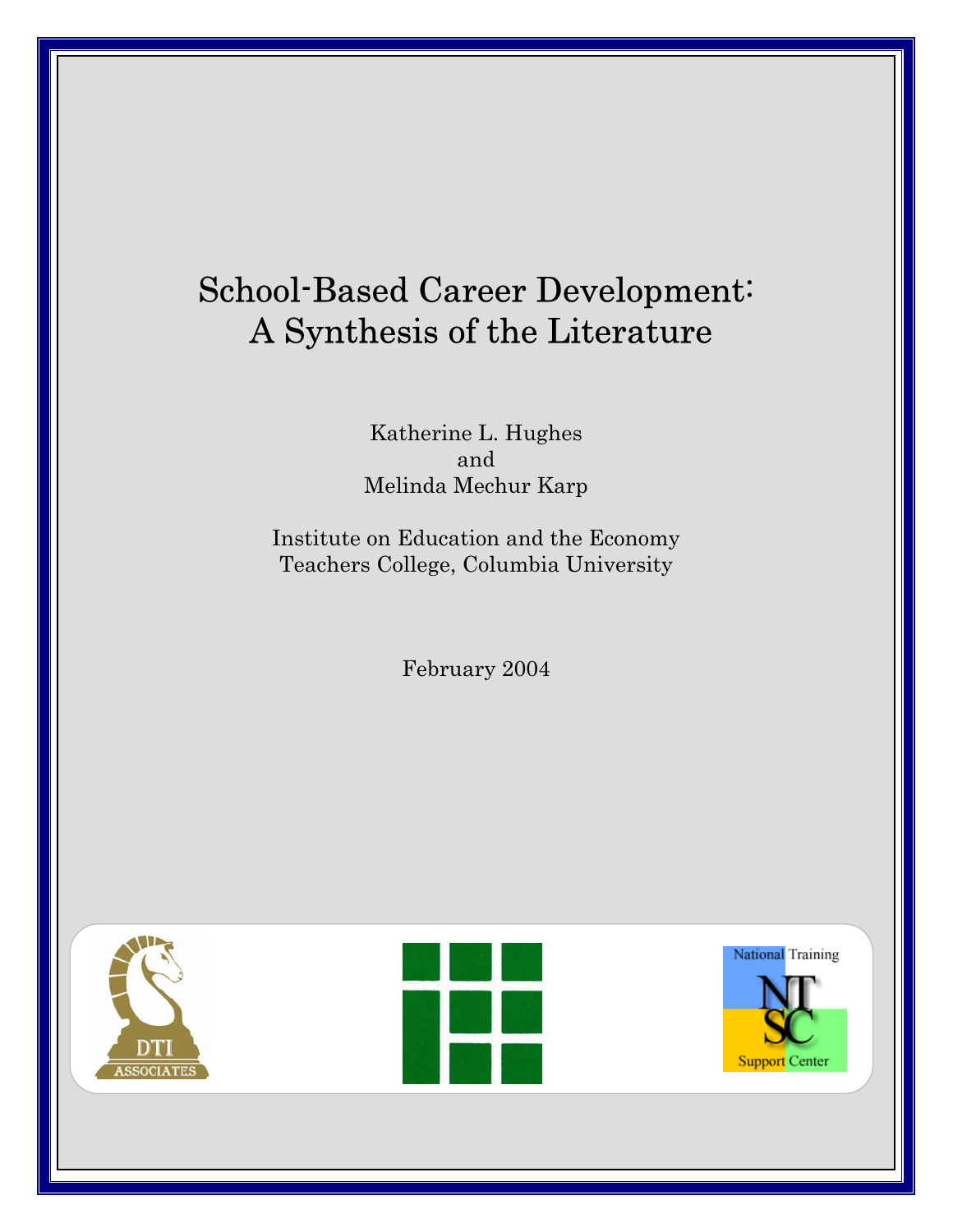# **Abstract**

The Carl D. Perkins Vocational and Applied Technology Education Amendments of 1998 extended support for "career guidance and academic counseling." A wide variety of such interventions are in existence. Since the No Child Left Behind Act of 2001 emphasizes evidence-based education, it is important to examine the research to determine the value of these programs. This synthesis of the research literature, covering meta-analyses and individual studies on comprehensive guidance programs, career courses, counseling interventions and computer-assisted career guidance, finds many benefits to students of career guidance and academic counseling interventions. On a variety of career-related and academic measures, student subjects did have increased outcomes. However, there are also limitations to the interventions and to the research methods studying them. Many of the interventions are short-term, low-dosage activities, with lasting benefits unclear. In addition, much of the research relies on self-reported responses to psychological inventories. Based on the findings of the research review, recommendations are to focus practice and research on middle-school students, and target resources towards ensuring that all middle- and high-school students have regular conferences with counselors to discuss their current and future academic programs. Finally, research should focus on exploring the relationships between guidance interventions and positive student behaviors, rather than attitudes.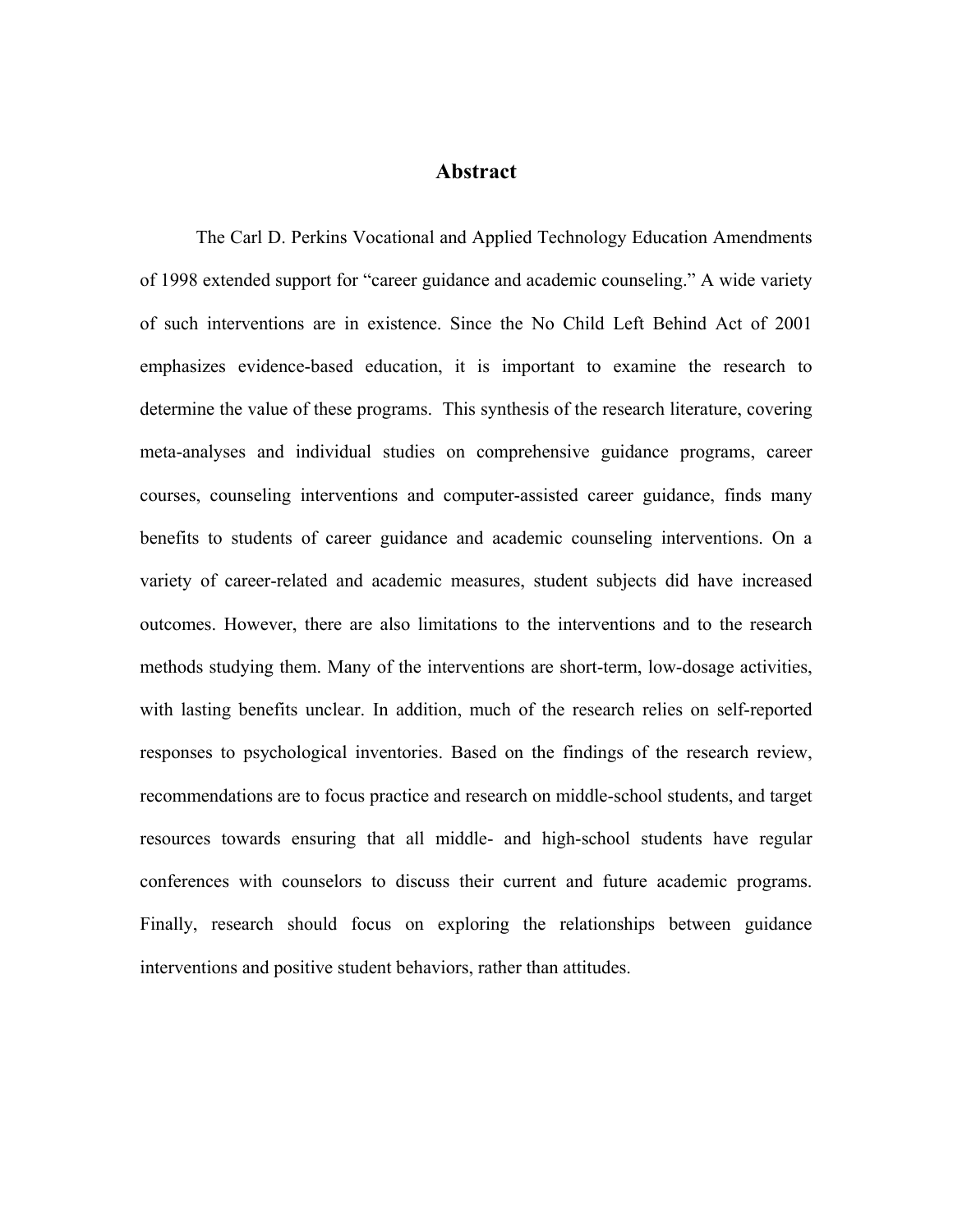# **Acknowledgments**

The authors are grateful to Laura Lanier of DTI and Scott Gillie of Encouragement Services, Inc. for advice on the paper's content, and thank Baranda Fermin for research assistance and Mort Inger for editorial assistance.

This paper has been funded with federal funds from the U.S. Department of Education and through a contract with DTI Associates. The content of this paper does not necessarily reflect the views or policies of the U.S. Department of Education nor does mention of trade names, commercial products, or organizations imply the endorsement by the U.S. government.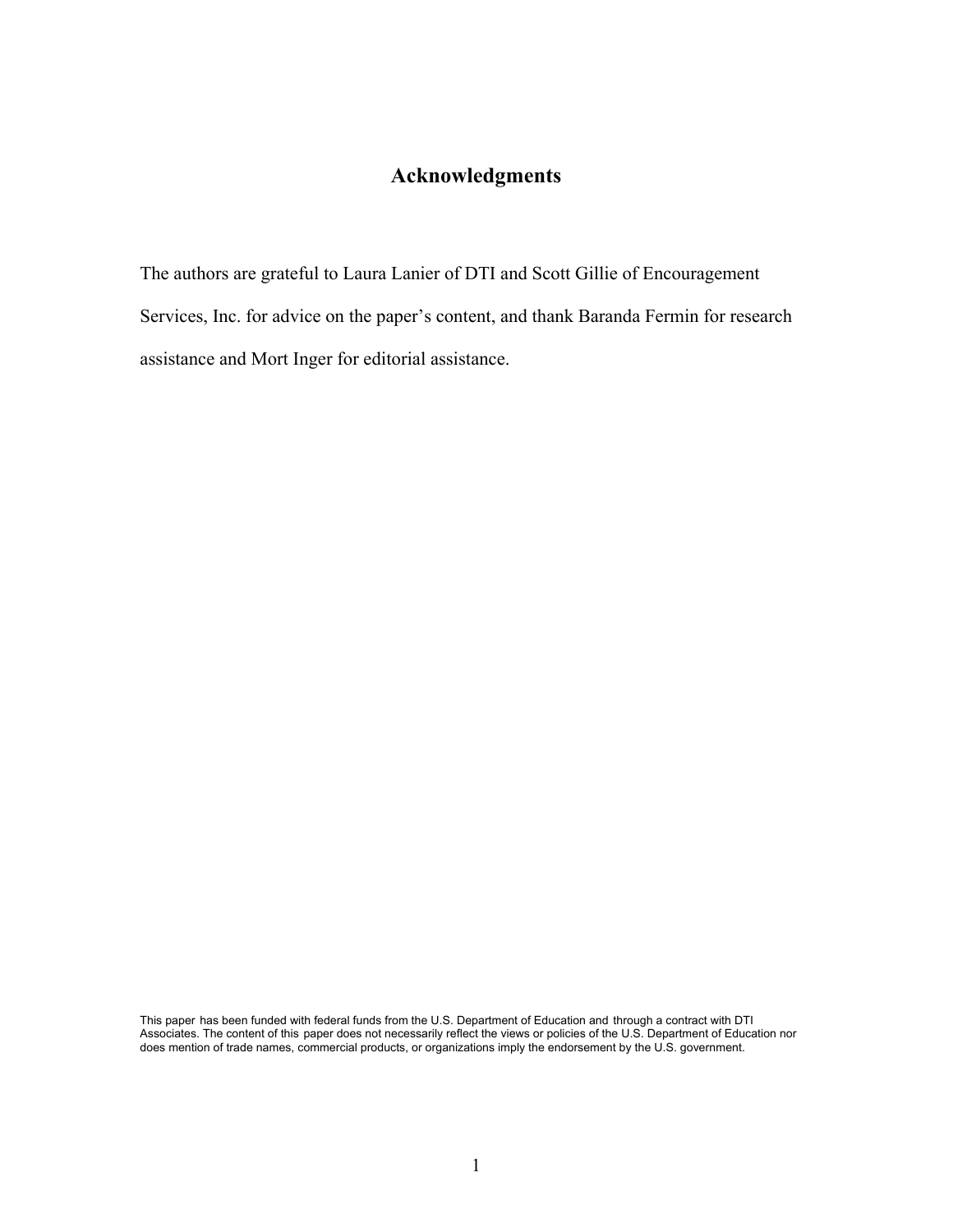## **Introduction**

Giving young people the tools and knowledge to realistically plan for their futures is a primary goal of education. Career development is vitally important for today's youth, who are more than ever "motivated but directionless" (Schneider & Stevenson, 1999). Young people have high ambitions, expecting to be highly educated and have professional careers, yet research has found that many do not develop coherent plans for achieving their goals (ibid.). Almost two-thirds of high school graduates enter postsecondary education immediately after high school; yet more than a third of those leave within two years without earning any degree (NCES, 2001). Career guidance and academic counseling can provide students with the necessary tools to set career goals, and give them an understanding of the education and skills they need to meet their goals.

Initiatives and legislation of the 1990s, such as the SCANS (1991) report and the 1994 School-to-Work Opportunities Act, sought to increase career exploration, workbased learning and other related career development activities throughout school, with the goal of assisting young people in developing realistic plans for their futures. According to Mathematica Policy Research's national evaluation of school-to-work implementation, broad career development activities became more widespread in the 1990s (Hershey et al., 1999). However, many school-to-work activities did not include guidance and counseling professionals; they focused instead on teacher-driven partnerships with businesses.

This report examines the effectiveness of career guidance, activities usually carried out by school counselors. The Carl D. Perkins Vocational and Applied Technology Education Amendments of 1998 extended support for "career guidance and

2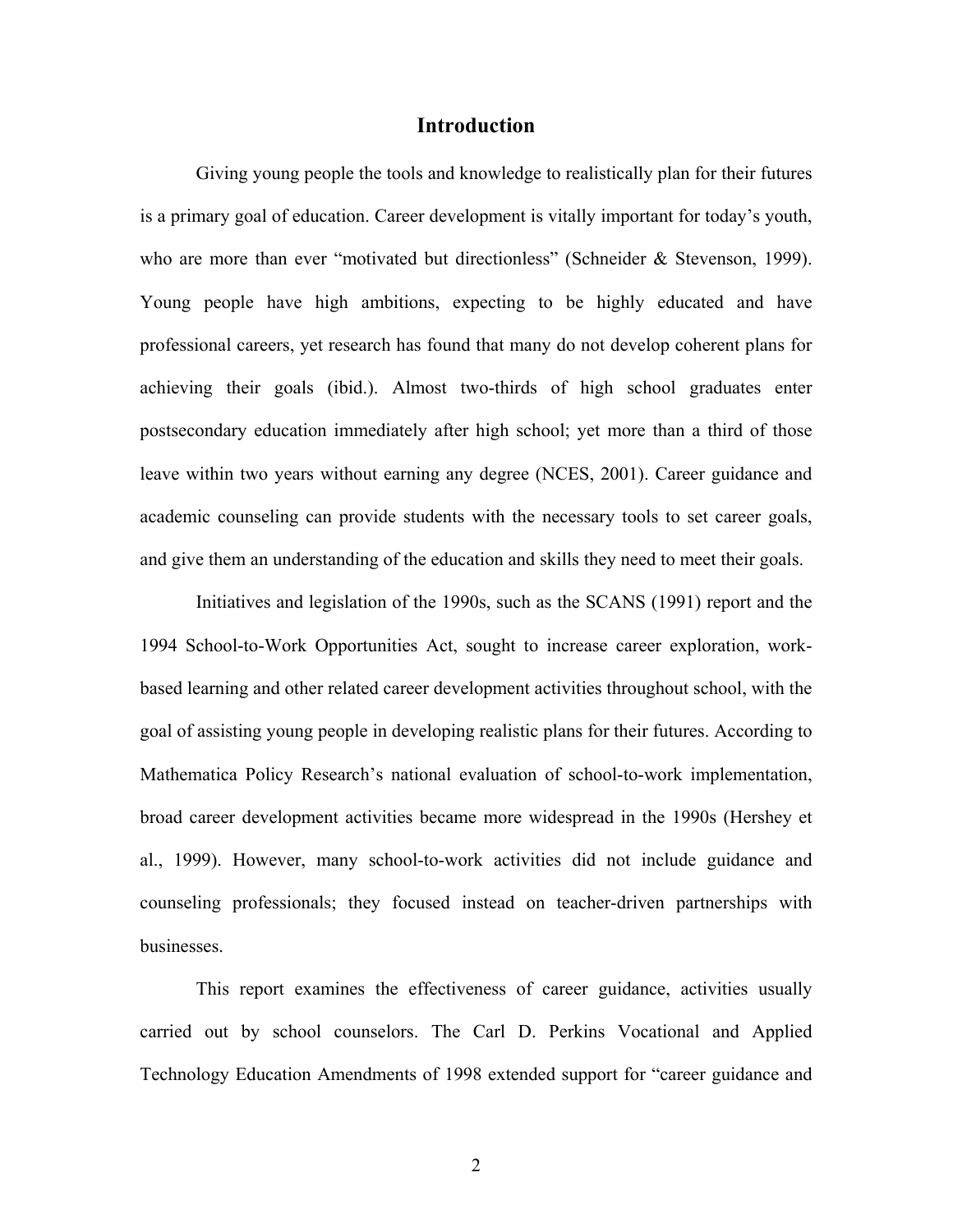academic counseling," defined as "providing access to information regarding career awareness and planning with respect to an individual's occupational and academic future that shall involve guidance and counseling with respect to career options, financial aid, and postsecondary options." As will be shown below, a wide variety of career guidance interventions are in existence. Most pre-date the 1998 legislation and though they are well-established approaches, it is not always clear that guidance interventions attain their programmatic goals. Since the No Child Left Behind Act of 2001 targets federal support towards educational programs shown to be effective by scientifically-based research, it is important to examine the research to determine the value of these programs.

A note on terminology is warranted. Others have pointed out that terms such as career development, career education, career guidance and career counseling are often used interchangeably, as are the basic terms guidance and counseling (Maddy-Bernstein, 2000). Advising is another term that is increasingly being used. This report will use the following definitions, endorsed by professional organizations (ibid.):

*Guidance* — an umbrella term encompassing many services aimed at students' personal and career development.

*Career guidance* — the portion of the guidance program focused on students' career development; this can include career counseling (below) or other careerrelated services .

*Career counseling* — the portion of the guidance program in which trained professionals interact with students to assist them with their career development.

*Academic counseling* — as quoted in the Perkins legislation, is also often referred to as academic advisement. This generally refers to trained professionals counseling students on their academic plans, for course-taking while in secondary school as well as for postsecondary education.

This report does not address research on school-based psychological counseling,

or what is referred to as responsive services, remedial services for students facing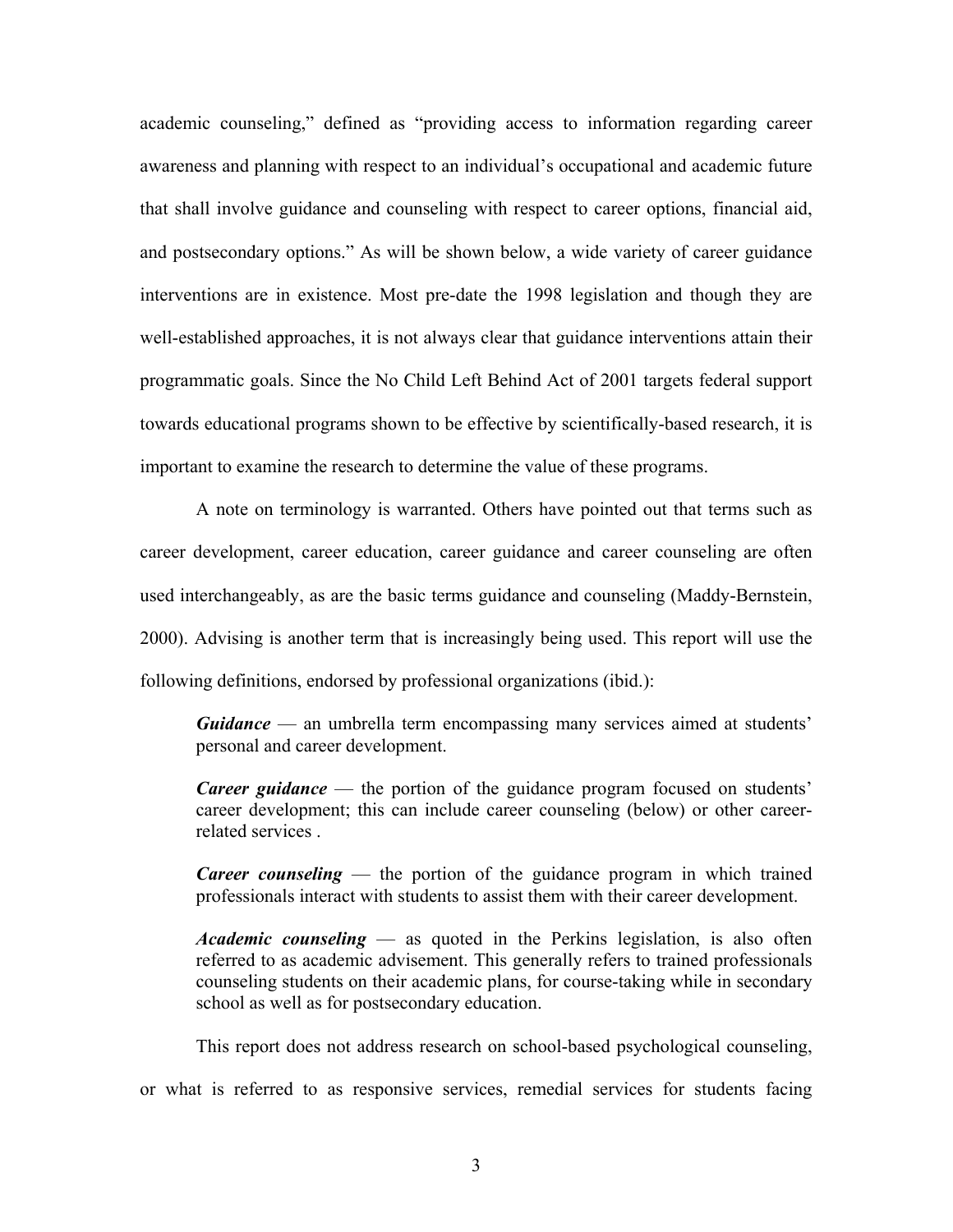problems (Gysbers & Henderson, 1994). Nor does it address research on work-based learning career development activities (see Hughes, Bailey, & Mechur, 2001, for a review of research on school-to-work programs). According to the taxonomy of career development interventions devised by Dykeman and his colleagues (2001) in an effort to standardize career guidance language, our focus is primarily on advising and curriculumbased interventions. The former include those designed to provide direction and planning skills to students; the latter are interventions, such as career courses, designed to promote student knowledge and skills relevant to the world of work.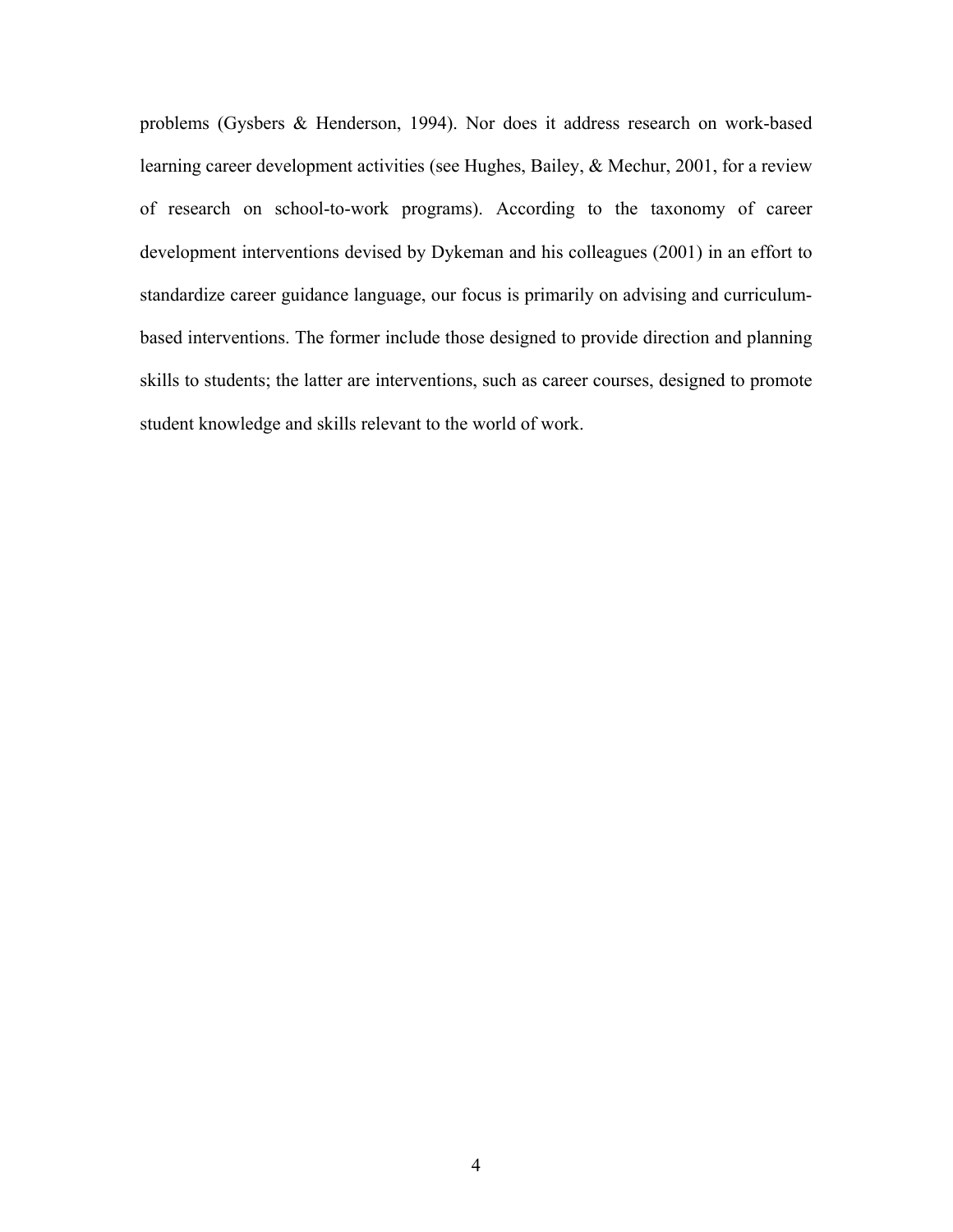# **Background<sup>1</sup>**

The guidance profession got its start at the turn of the  $20<sup>th</sup>$  century with the compulsory education movement. Vocational education in general was strongly supported at the time, as high schools became institutions for the masses that required training for their future industrial roles. Hence early guidance and counseling were vocational in nature, with the additional aim of assisting new Americans in entering the workforce. The father of the vocational guidance movement, Frank Parsons, became known for applying a more scientific model to career guidance than had been done previously. His systematic method of vocational assessment was the following:

In a wise choice of a vocation, there are three broad factors: (1) a clear understanding of yourself, your aptitudes, abilities, interests, ambitions, resources, limitations, and their causes; (2) a knowledge of the requirements and conditions of success, advantages and disadvantages, compensation, opportunities, and prospects in different lines of work; (3) true reasoning on the relations of these two groups of facts (as quoted in Phillips & Pazienza, 1988, p.2).

Lazerson and Grubb (1974) point out that the vocational education movement began the trend toward student "differentiation" — tracking — and early guidance professionals and the testing instruments used by them served to administer this system. Individual psychological assessments were refined and became prevalent during and after World War I. The tests were first used to assess draftees, and later seen as tools for the educational system. Thus career guidance at this point meant the assessment of individual differences by "experts" who would determine the person's best occupational direction (Phillips & Pazienza, 1988).

<u>.</u>

<sup>&</sup>lt;sup>1</sup> Some of the information in this section comes from Krumboltz & Kolpin, 2003.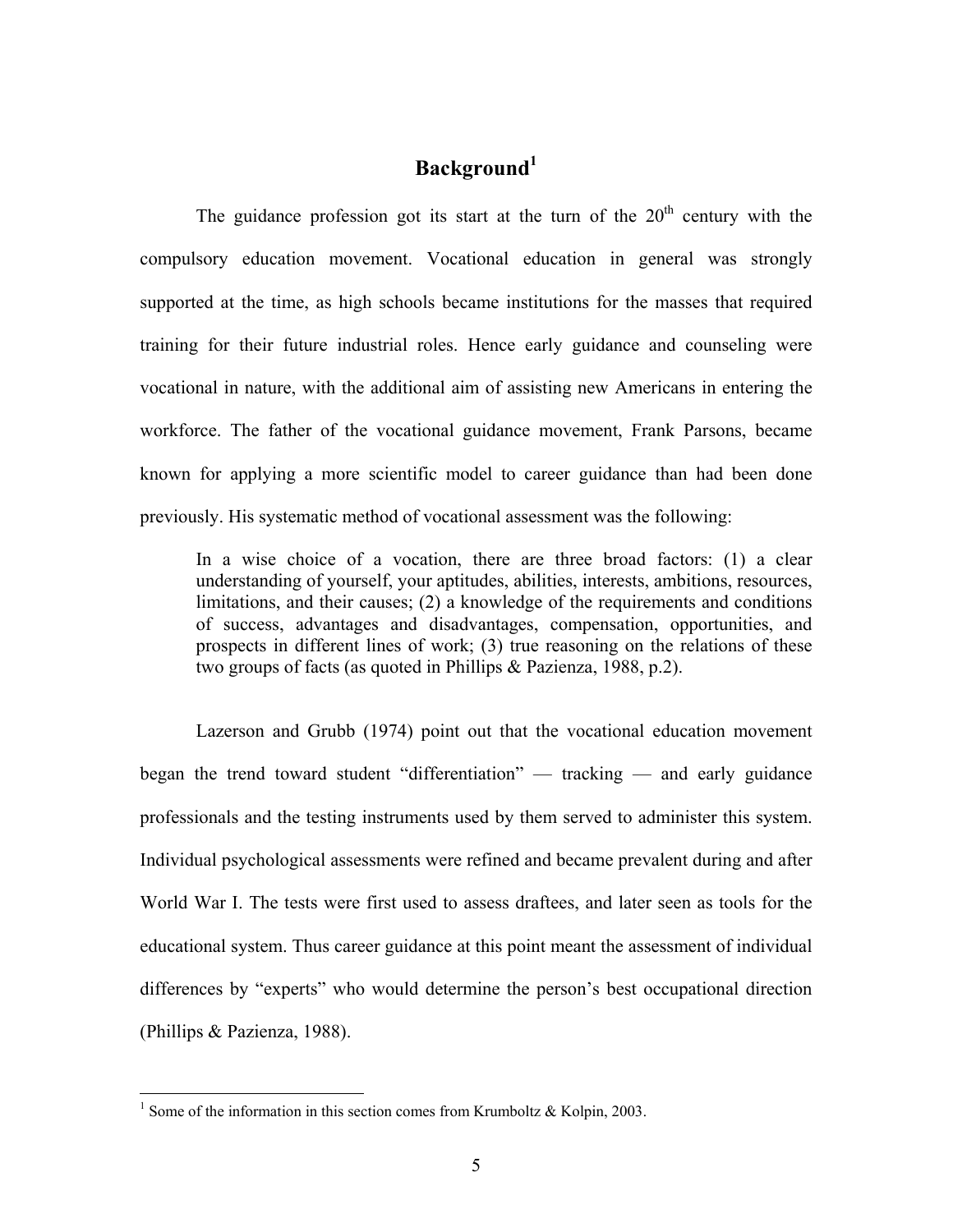The 1920s and 30s saw an expansion of counseling roles from the strictly vocational to the social, personal and educational. The post-World War II era saw a trend away from testing, as counseling theory argued for a more client-centered approach. Super introduced "vocational development" as a concept (1953), arguing that occupational choice was a process and not an event. Thus the earlier deterministic perspective on career decision-making began to yield to a more developmental view, giving the individual more agency. The diversification of the school counselor's role continued in the 1970s, with the special education movement. The role of counselors increasingly focused on serving the needs of disabled and special education students.

In a reaction against the prevailing model of school-based guidance as a service offered by a counselor, the Comprehensive Guidance Program model was developed in the early 1970s at the University of Missouri-Columbia (Gysbers, 1997). It has since been refined several times. The new model of guidance was as a structured program, not an individual-level process. In the 1980s, the model was increasingly used by state departments of education and implemented in local school districts.

The National Career Development Guidelines were released in 1989, and represented consensus among the government and leading career counseling organizations as to what is necessary to foster excellence in career development. The framework outlined the organizational and personnel requirements necessary for effective comprehensive career development, as well as the specific competencies career development programs should be instilling.

Since the 1990s, national reforms have not emphasized guidance. The work-based learning reforms promoted by the 1994 School-to-Work Opportunities Act often did not

6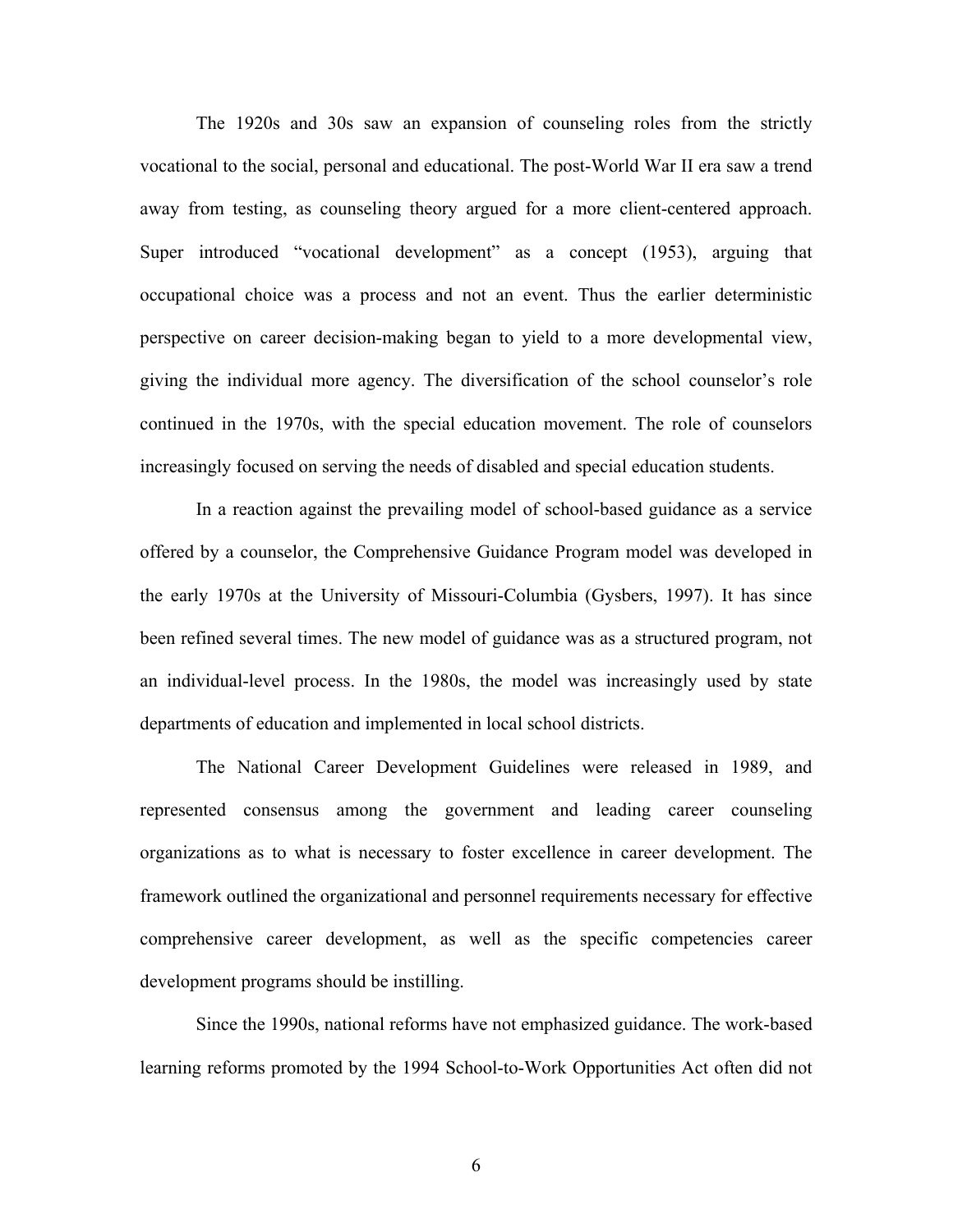involve guidance staff, and the current policy focus is on academic curriculum and teaching. The Department of Education has recently proposed revising the National Career Development Guidelines in order to bring the Guidelines into alignment with the goals of the No Child Left Behind legislation (U.S. Department of Education, 2003). While the Perkins legislation does continue to provide federal funds for career guidance, school-based counselors are increasingly spending their time on other activities.

Thus during the century that guidance in general, and career guidance in particular, has existed in schools, counselors' roles have shifted and become more diverse. The report of the recent National Center for Education Statistics (NCES) survey (Parsad et al., 2003), *High School Guidance Counseling*, that analyzes guidance programs in a representative sample of public high schools, lends evidence to this trend. Almost half of the respondents stated that helping students with their high school academic achievement was the most important goal of their guidance program, compared with just over one-third of schools responding in 1984. And in the 2002 survey, only eight percent of schools said that their most emphasized guidance goal was helping students plan and prepare for their work roles after high school.

In addition, when asked about the activities that take up more than 20 percent of guidance staff's time, the most-often cited activity (with almost half of the schools naming this activity) was assisting students in their choice and scheduling of high school courses. The second-most-commonly cited activity was postsecondary admissions and selections, and one-third of the schools said that dealing with student attendance and discipline took up more than 20 percent of their guidance staff's time. Knauth and Makris (2000) argue that the distribution of counselors' time contributes to the creation of "an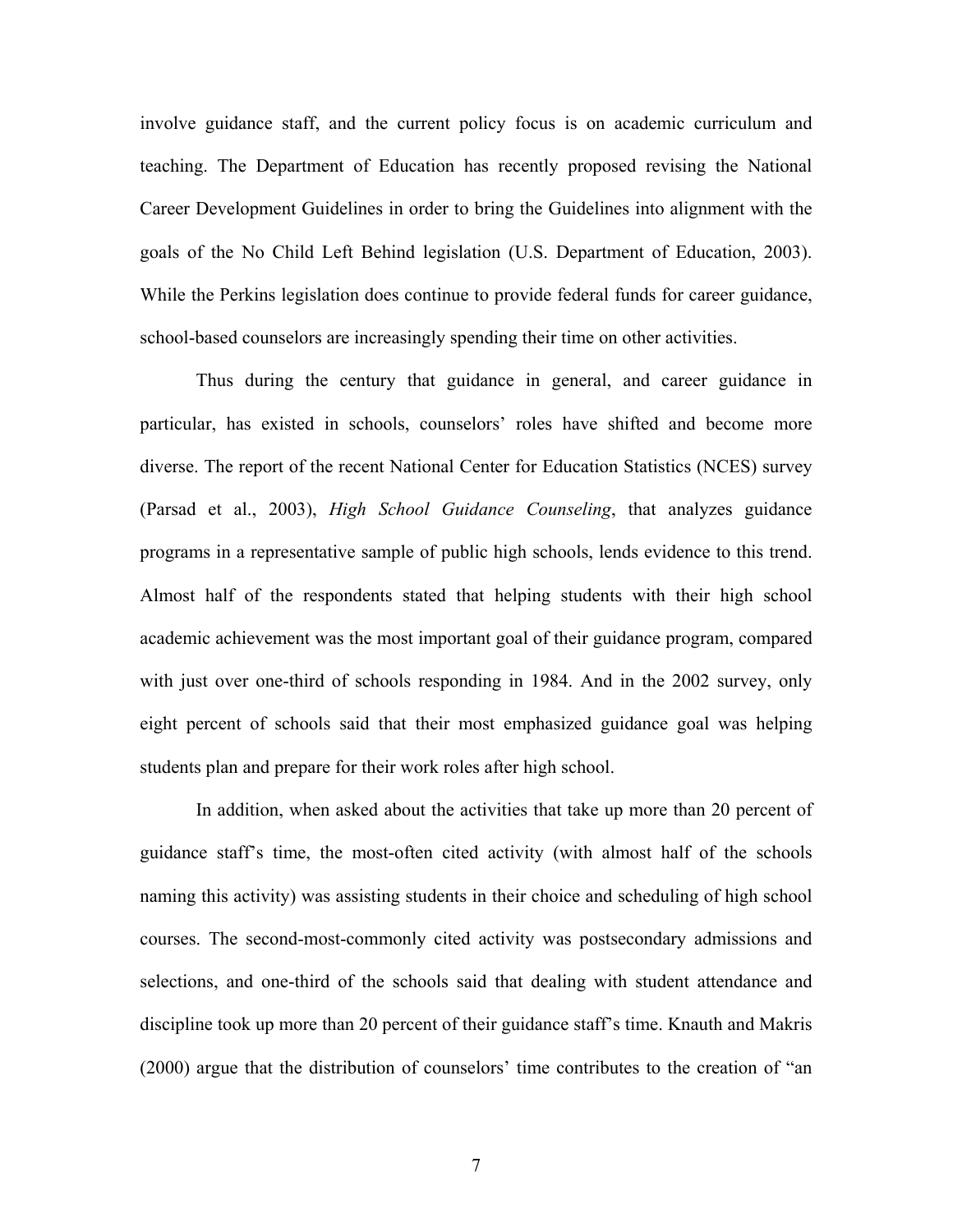index of the opportunities those schools give their students to learn about the steps they need to take to move from high school into college or the workplace" (p. 169).

While it appears that high school counselors are not spending much time directly engaged in assisting students with career planning, the NCES survey (Parsad et al., 2003) shows that guidance programs are generally equipped with tools students can use on their own. The vast majority of schools stock computerized and non-computerized career information sources and college catalogues, as well as conduct testing for career planning.

As counselors have taken on roles other than career counselor, additional school staff are expected to participate in students' career development. In the NCES survey, the majority of schools reported having a "team approach to career development," and this approach was the most commonly cited among a list of program features as having a positive effect on the school's ability to deliver guidance services. For example, counselors may involve parents in the guidance program, or work with teachers to embed guidance activities into the academic curriculum.

Below, we present evidence regarding the effectiveness of a variety of career guidance and academic counseling interventions. First, we describe our methodology in conducting our review of the literature and preparing this report. We then turn to the research findings, which are presented in five categories: meta-analyses, comprehensive guidance programs, career courses, counseling interventions and computer-assisted career guidance. Finally, we draw conclusions from the findings across intervention types and offer suggestions for future research, policy and program implementation.

8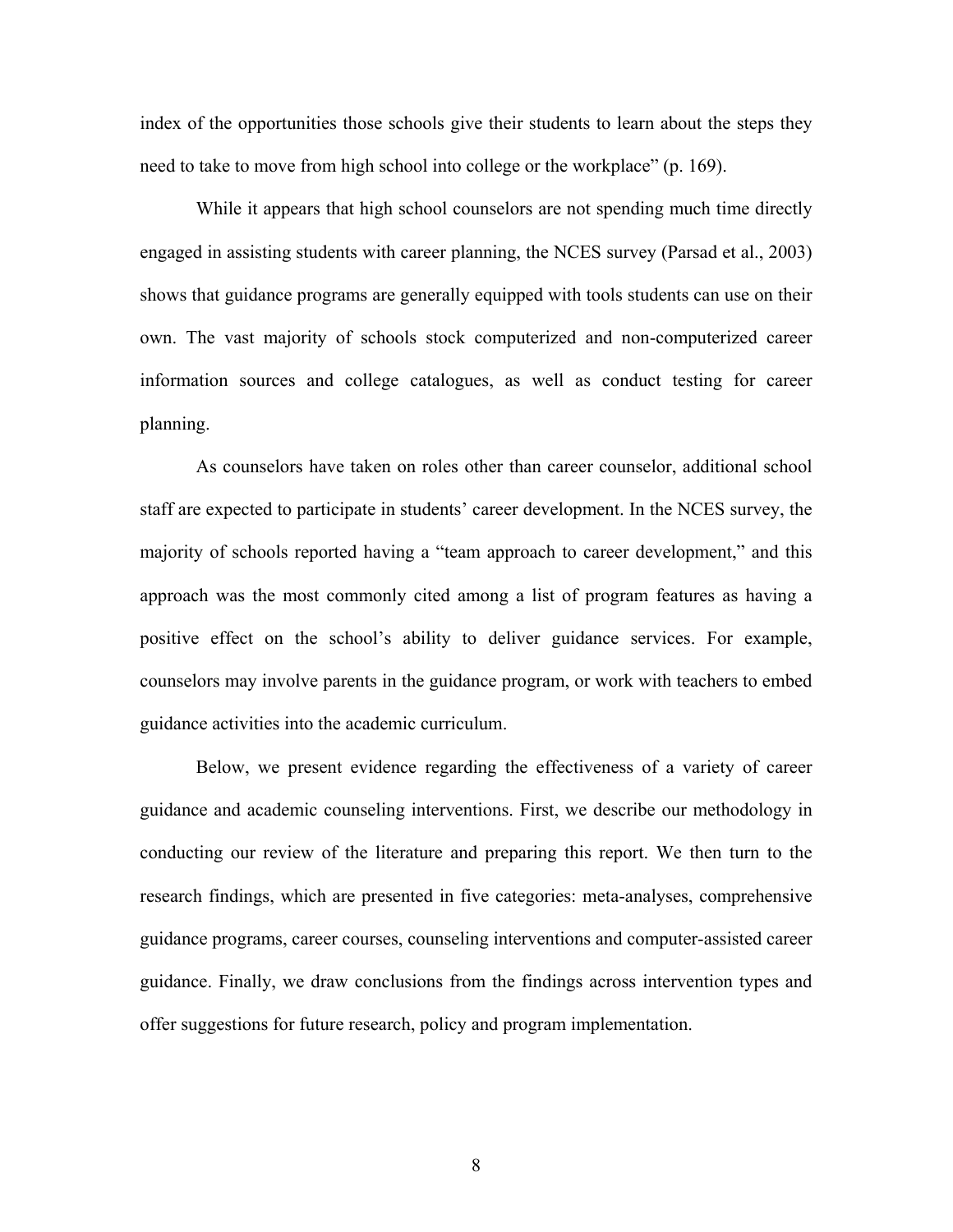# **Methodology**

For this report, we reviewed more than fifty studies, and we have included a complete bibliography.<sup>2</sup> In compiling the list of studies to review, we consulted with the staff of the National Training Support Center (NTSC) and the Directors of America's Career Resource Network (ACRN), as well as researchers and practitioners in the field. We conducted a literature review, using ERIC and other electronic databases, as well as bibliographies from journal articles. We attempted to collect all known published articles on school-based guidance and career development, defined broadly. We sought to ensure that we were not overlooking any relevant research by comparing our final bibliography with those of other published literature reviews and meta-analyses, and by consulting with relevant experts.

## **CRITERIA FOR STUDY INCLUSION**

 $\overline{a}$ 

The literature in this area goes back many decades, thus we had to determine a cut-off date for our search. We found two meta-analyses of the research on career interventions, covering literature published through 1982 (Oliver & Spokane, 1988; Spokane & Oliver, 1983). These studies were frequently cited in later work and were clearly well done and important within the field. Thus, we briefly summarize the findings of these meta-analyses, and in our more detailed presentation of evidence we focus on research published from 1983 forward.

Every article was reviewed for content, research methodology and evidence of impact. We wanted the report to include only those studies that focused on either

 $2^2$  The bibliography includes all literature consulted for this report; not all the references are highlighted in the report.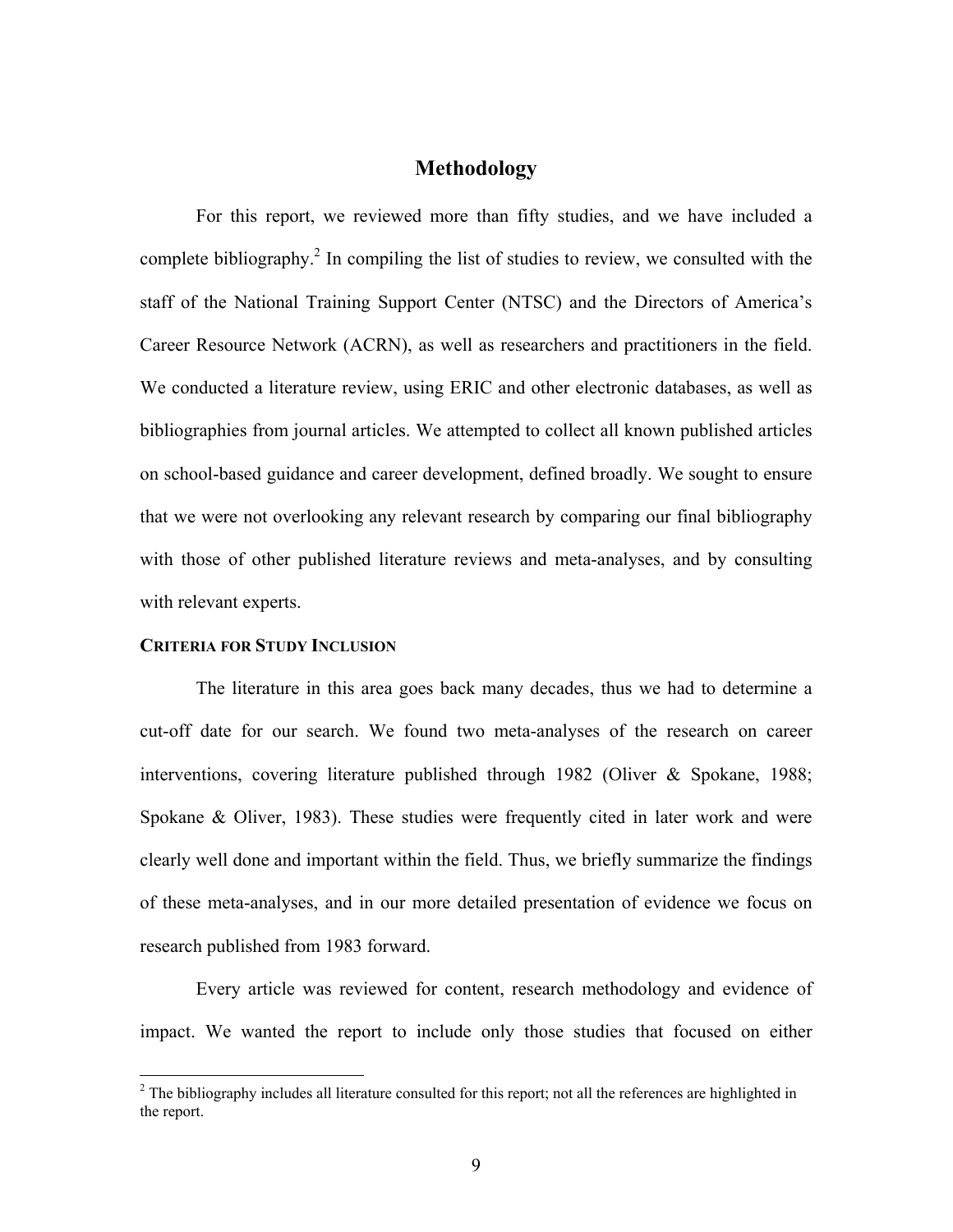program outputs or program outcomes. Folsom and Reardon (2000) define program outputs as the skills, knowledge or attitudes that students develop through their participation in an intervention. Examples of program outputs include vocational identity and self-efficacy. Outputs are assumed to influence program outcomes, which are defined as the actual results of an intervention, such as grade point average, job performance or personal adjustment.

The first step in the review was to eliminate articles that focused on program implementation or staff development, rather than outputs or outcomes. Articles that did not include academic or career-oriented outcomes, and articles reporting on interventions that were not school-based were eliminated. In this way, we were able to focus our review on those articles that clearly addressed the question under study: *Is there evidence that career guidance programs influence students' academic and vocational achievement?* 

After ensuring that our sample included only studies that focused on outputs and outcomes, we analyzed the studies' methodologies for their appropriateness and rigor. We wanted to include only those studies that used scientifically-based methods and that would enable us to say with some confidence that any changes in outcomes were the result of guidance interventions, rather than external factors. Ideally, we would have liked to include only those studies that adhered to the "gold standard" of research, the random assignment design (see, for example, Whitehurst, 2003). In such studies, subjects are randomly allocated into an experimental group (that receives the intervention under study) and a control group (that does not receive the intervention). If this process is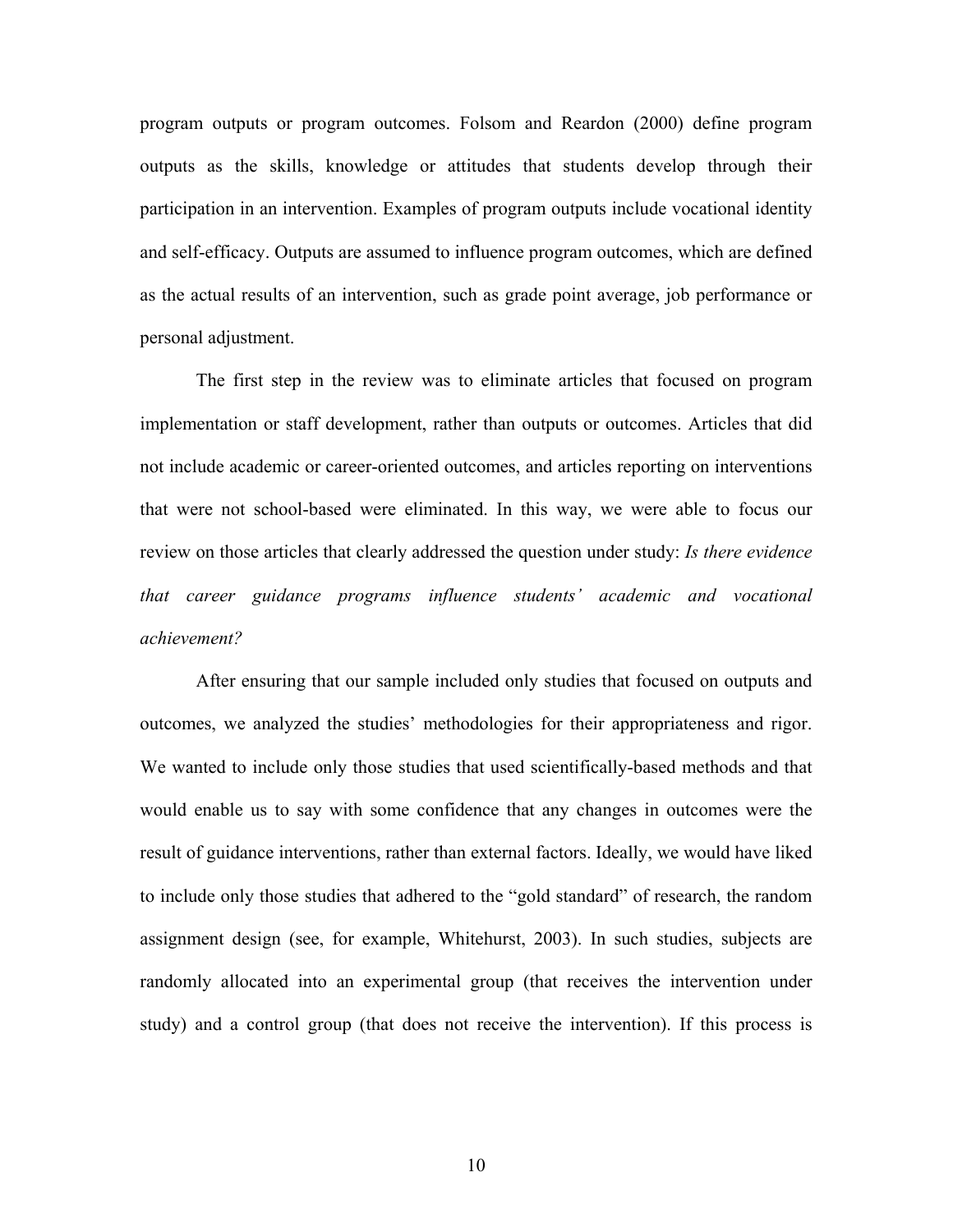completely random, then any systematic differences between the two groups can be confidently attributed to the treatment received by the experimental group.

Unfortunately, random assignment studies are difficult to come by in the educational research literature and in the career guidance literature in particular. In part, this is because random assignment studies are time-consuming and expensive. It also seems ethically questionable to deny students an intervention that might help them achieve at higher levels than they would without the intervention. Since comprehensive career guidance programs are by design meant to be administered to entire school populations, random assignment is particularly unrealistic, as students are not randomly assigned to the schools they attend.

In the absence of random assignment evaluations, researchers aim for methodology that enables them to control for, as much as possible, any external factors that might influence the outcome under study. Generally, this is done by creating a comparison group. A comparison group may be constructed in a number of ways. In some cases, evaluators choose a comparison group that shares similar characteristics to the treatment group, such as parental education, that are believed to contribute to outcomes such as GPA. In other cases, evaluators study a sample of students, some of whom are in the program, and use statistical techniques to control for other characteristics that might influence the outcomes. These types of approaches are common in the guidance literature, for example, when researchers compare a class of students engaged in a one-time or experimental guidance intervention with a similar class of students not in the intervention. In these cases, it is important to ensure that, other than the career development intervention, the two classes are similar on measures that might influence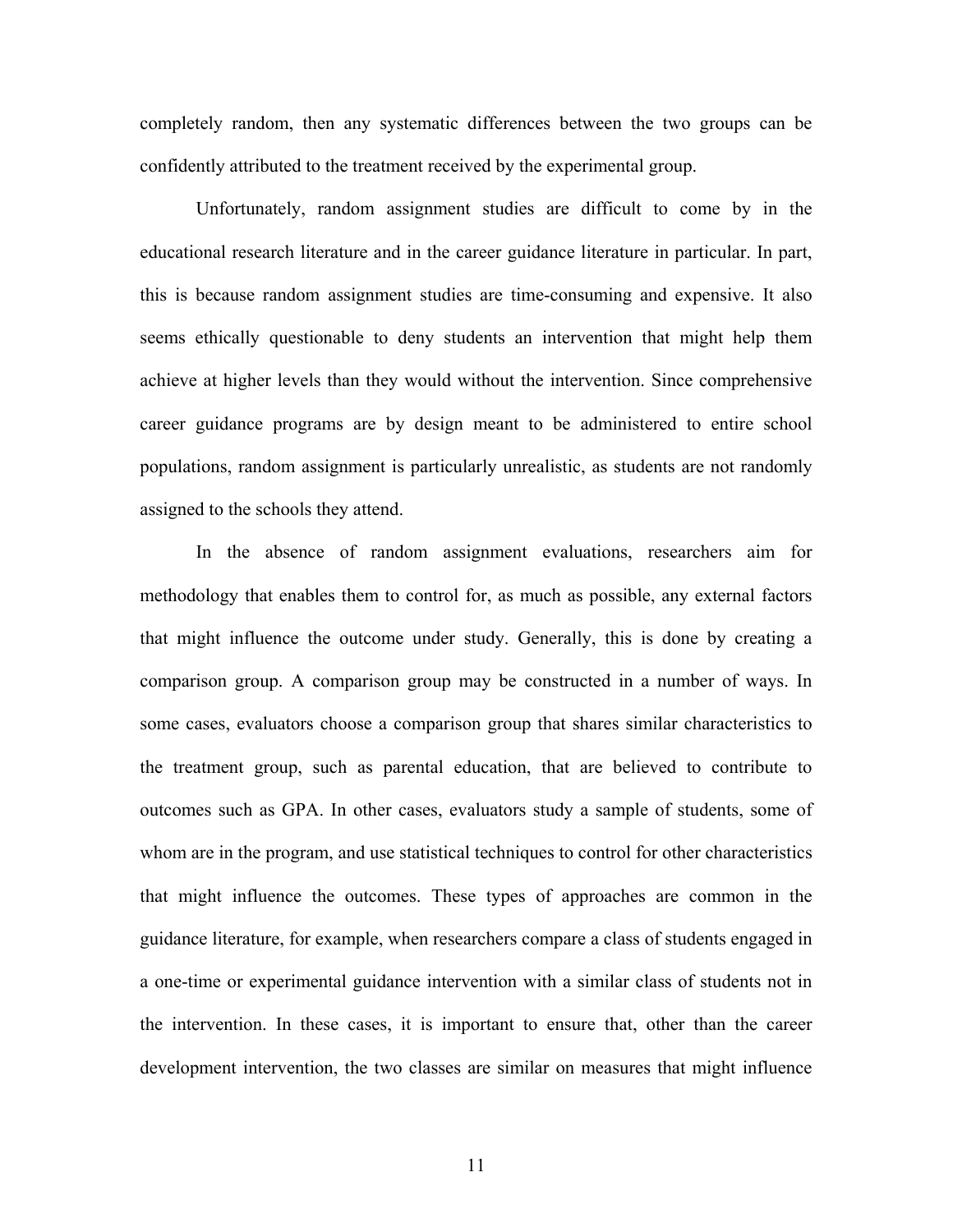the outcome under study, for example, prior GPA, language skills or knowledge of college and careers.

Often, a research design is used that measures the outcome under study before the intervention is implemented and then again afterward. A survey of career knowledge would be administered to two groups of students, for example. Then, one group (the experimental group) would receive the guidance intervention while the comparison group does not, and the two groups would be surveyed again. If the outcome under study improved for the experimental group between the two surveys, but not for the control group, the researcher could assert that the change was due to the intervention itself, not other experiences. This pre-/post- design enables researchers to be sure that students were similar on outcome variables prior to the intervention, thereby minimizing the risk that any findings are spurious or the result of unmeasured characteristics or experiences.

The validity of these non-randomized approaches is based on the extent to which the evaluator can take account of all of the characteristics and factors, other than the intervention itself, which might influence the outcome measures. Problems arise if the evaluator does not know to include a particular characteristic or, more seriously, cannot observe or measure a crucial factor. Unobserved differences are particularly serious if those differences are also important in determining who participates in the program. The influence of motivation is an example. If more motivated students are more likely to take the initiative to enroll in a program, then it might be the motivation that accounts for any positive outcomes (compared to outcomes of non-participants), not any actual program effects. On the other hand, if the process of program enrollment selects for characteristics that might be negatively associated with the outcomes, then this selection problem would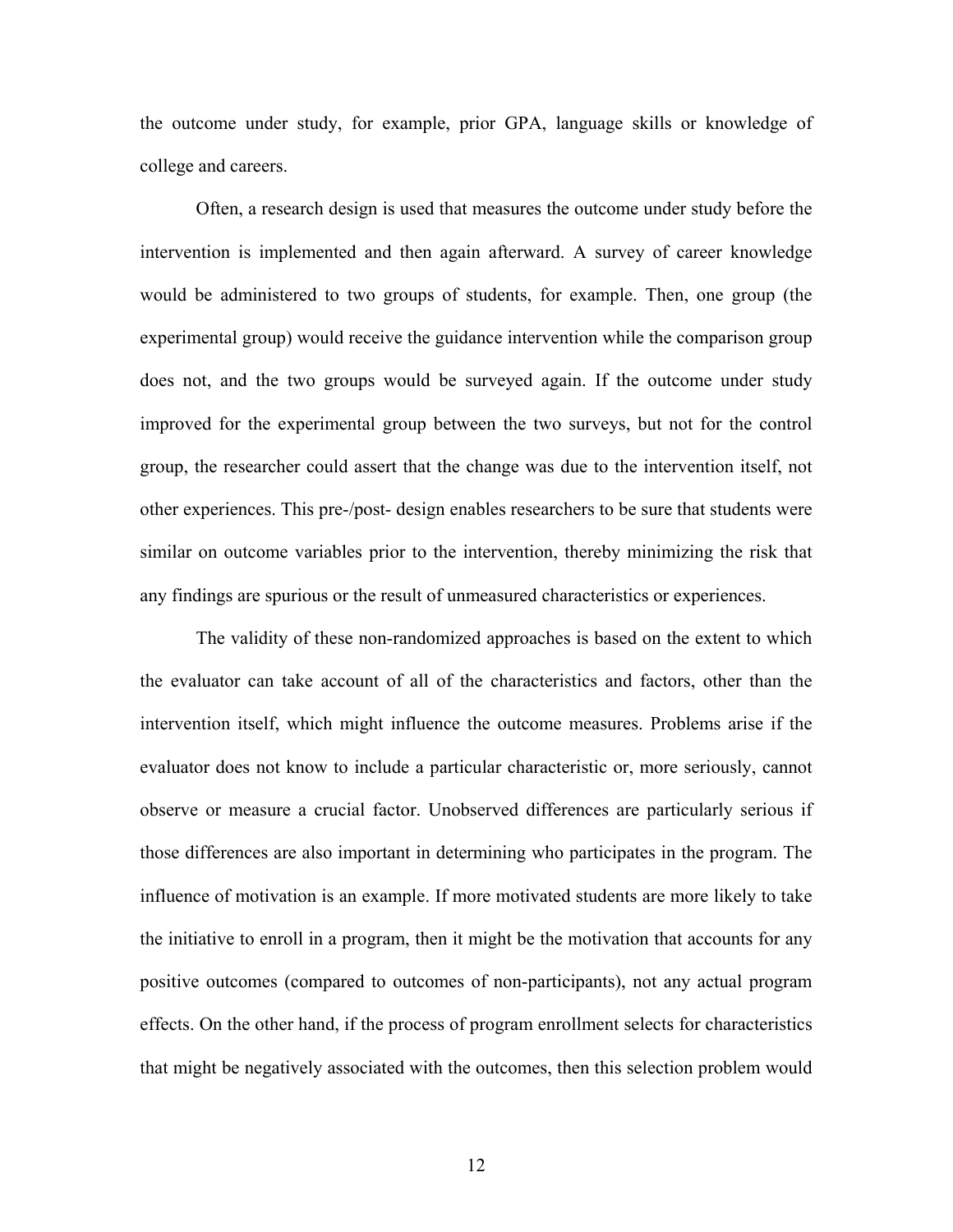be less serious. Although, in theory, all students in a school, regardless of motivation, can participate in comprehensive guidance programs, it is possible that some interventions attract students who are already more interested in and motivated to explore college and careers than their peers who do not participate. Program evaluators must be cognizant of this possibility and find ways to ensure that such differences do not color their findings.

Thus, in choosing which studies to include in our review, we eliminated those studies that did not adequately control for external variables that might influence the outcomes. We highlighted only those studies that created reasonable comparison groups and were able to statistically control for any differences among the groups. We particularly emphasized studies using a pre-/post- methodology, although not all of the included studies do so.

Two additional factors needed to be considered in our selection of studies for inclusion in the report: the implementation of the guidance intervention and the appropriateness of the outcome measure under study. When exploring the impact of an intervention, we would hope to study those programs that best exemplify the comprehensive guidance model. If the treatment group does not receive the full intervention, or if the comparison group actually receives some elements of it, the results of an outcome evaluation may be skewed. We therefore looked for evidence that the programs studied were well implemented and that students in the experimental groups received the intended "dosage" of the treatment.

Similarly, we examined the studies under review to ensure that the outcomes they examined fit the interventions under study. It is inappropriate, for example, to expect a career guidance program that focuses on developing an understanding of the world of

13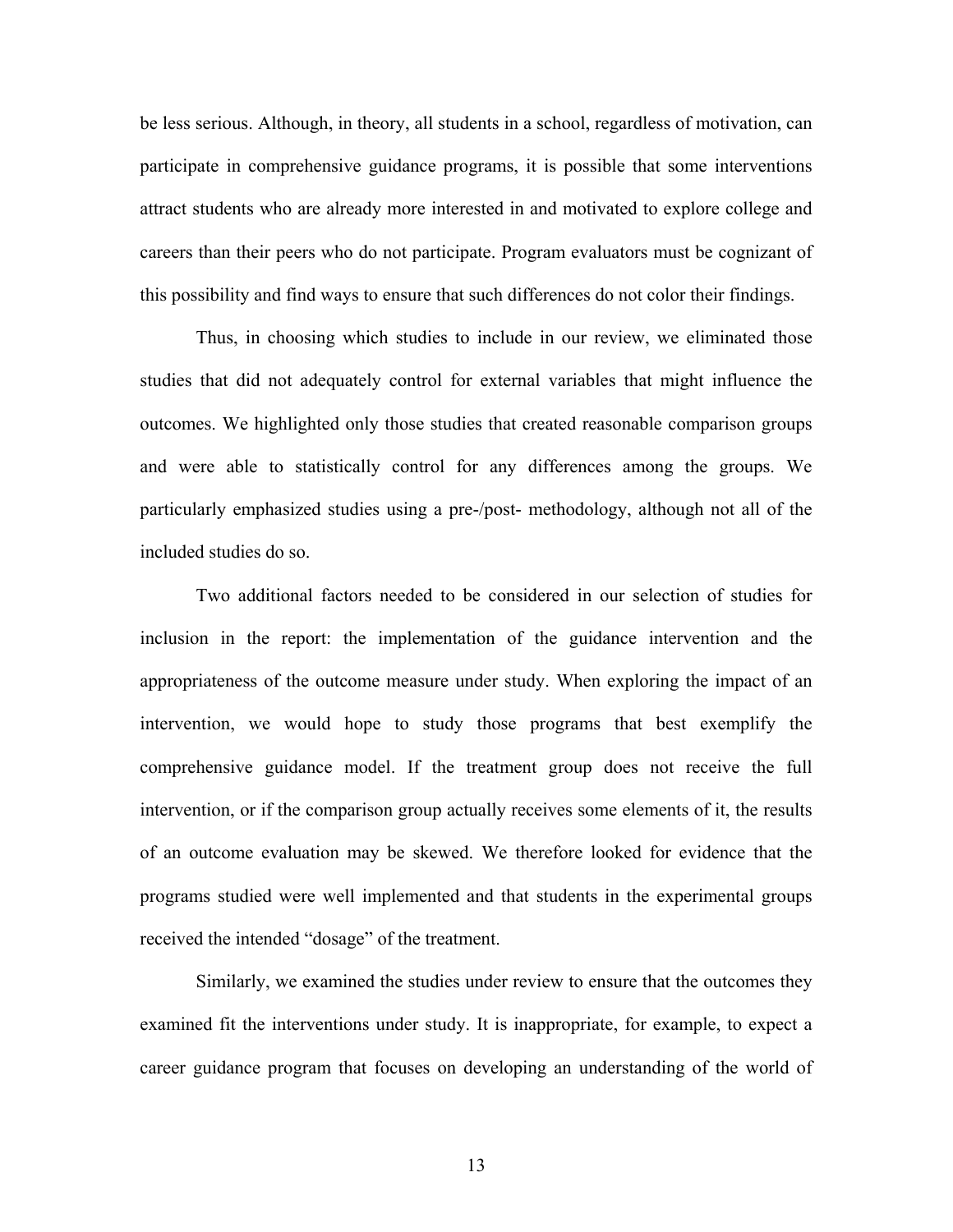work to improve students' test scores in academic subjects. Likewise, it is not clear that a guidance program seeking to enhance students' study skills or motivation would improve their understanding of occupational choices. Thus, we excluded any study that seemed to examine outcomes that were not linked to the intervention itself.

In choosing which studies to highlight in this report, we used four criteria:

- studies that report academic or career-oriented outcomes for students, rather than descriptions of guidance programs or evaluations of program implementation;
- studies that employed a comparison group design *and* were able to control for external influences, either by using random assignment, statistical controls, pre-/post- design or a combination of these features;
- studies that explored the outcomes of well-implemented programs; and
- studies that explored outcomes appropriate for the program under study.

After culling our list of studies to those that were certain to give us a strong indication of the impact that career guidance programs have on student outcomes, we created a chart outlining the focus areas, strengths, weaknesses and findings of each study. Using this chart, we were able to draw conclusions about the influence of career guidance programs on various student outcomes.

### **MEASUREMENT INSTRUMENTS**

It is important to note that counseling psychologists have developed a range of measurement instruments that seek to uncover students' career-related knowledge and attitudes. Many of these instruments measure similar or related aspects of career development, but use different questions or techniques. They also touch on the wide range of possible outcomes career development activities might have. The variety of measures and possible outcomes makes it difficult to assess the overall impact of a given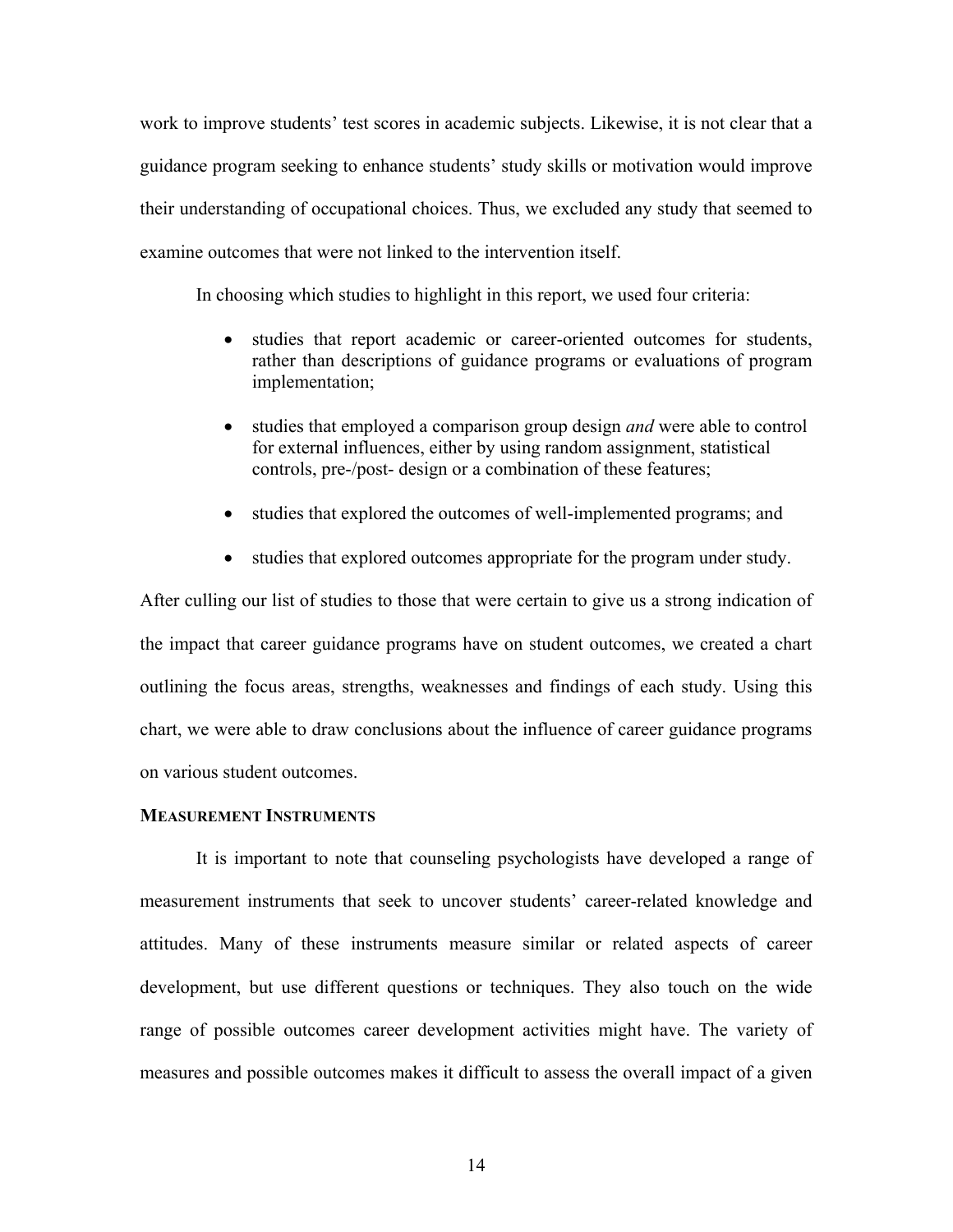intervention. For example, even with several existing studies of career courses, it is difficult to assess their effectiveness, because in addition to the courses having varying content, the researchers use different inventories and examine different outcomes. Additionally, the inventories tend to be self-administered, so that many of the studies rely on self-reported data. This is a limitation of the data—self-report relies on respondents' self-knowledge and willingness to answer questionnaires truthfully.

We do not have room to analyze the strengths and weaknesses of each study, but we do report on the nature of the comparisons and the sources of the data in order to give some information on which to judge the conclusions. Similarly, the number of measures and inventories included in this report makes it impossible to describe each in detail. For more detail, readers are encouraged to consult the original studies.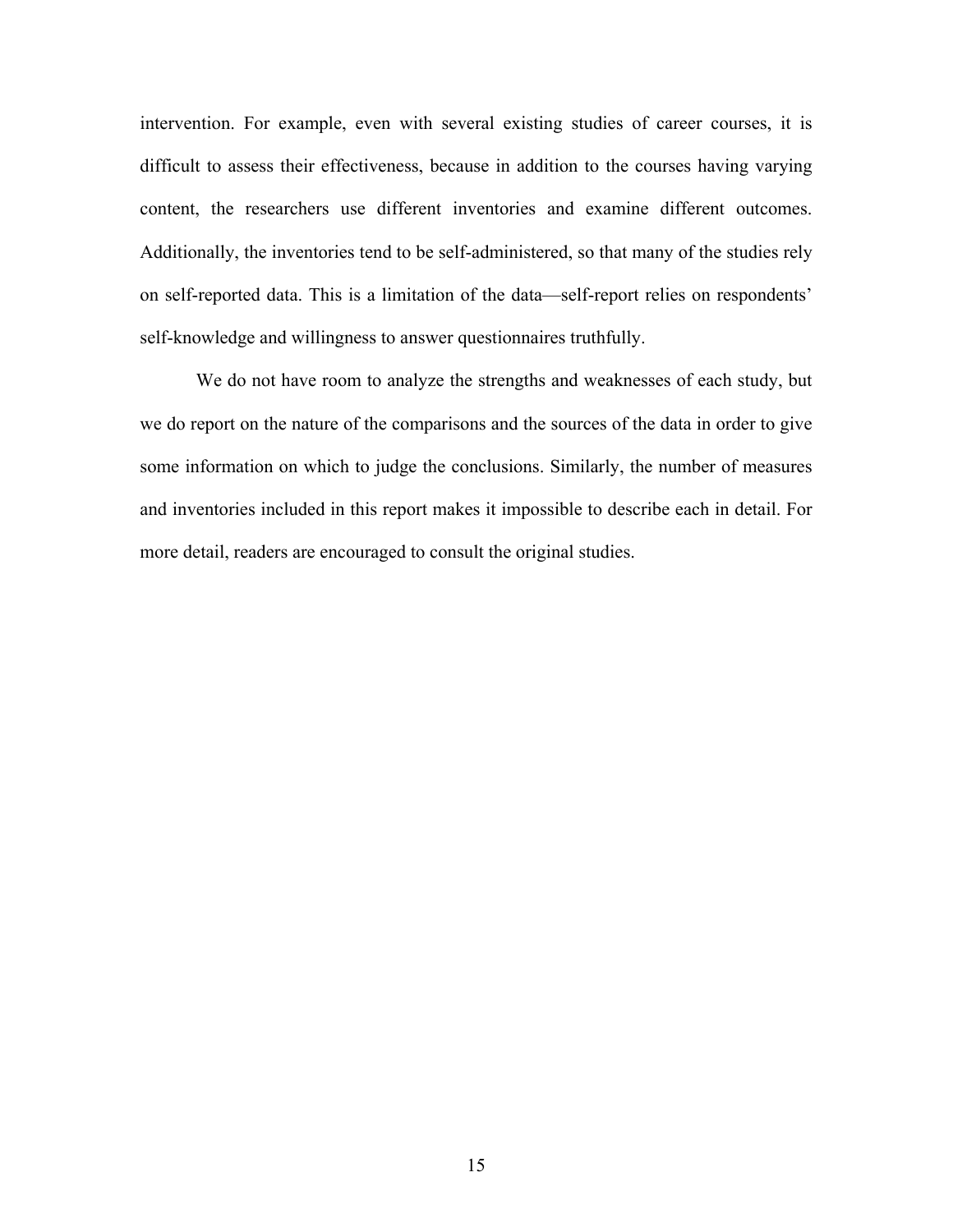# **Findings**

#### **META-ANALYSES**

A number of meta-analyses have sought to determine the overall influence of career development interventions on student outcomes. In conducting a meta-analysis, researchers gather as many quantitative studies on the subject of interest as possible, and use them to calculate an effect size for the intervention. This effect size is essentially the amount of change in subjects' outcomes that can be attributed to the treatment. Metaanalysis is a useful way to draw conclusions from a large number of studies on the same topic, because they tell researchers if, in the aggregate, subjects have improved outcomes as the result of an intervention. In the case of career guidance, effect sizes measure how much "improvement" on a career development measure can be attributed to guidance activities. However, this approach often masks important differences among studies and interventions, such as variations in treatment intensity that could influence the overall outcomes.

Despite their shortcomings, meta-analyses are an important way to provide a general sense of the effectiveness (or lack of effectiveness) of an intervention. As we reviewed the career guidance literature, two meta-analyses were repeatedly mentioned. These studies, well-regarded for their strong methodology and useful findings, give evidence that, as a whole, career guidance interventions can positively influence students' career development. The first of the two studies (Oliver  $&$  Spokane, 1988) has become a seminal piece of literature. It reviews studies published between 1950 and 1982, and so is quite dated. Nonetheless, it offers a comprehensive look at the outcomes from a large body of research evidence. Additionally, the authors sought evidence that different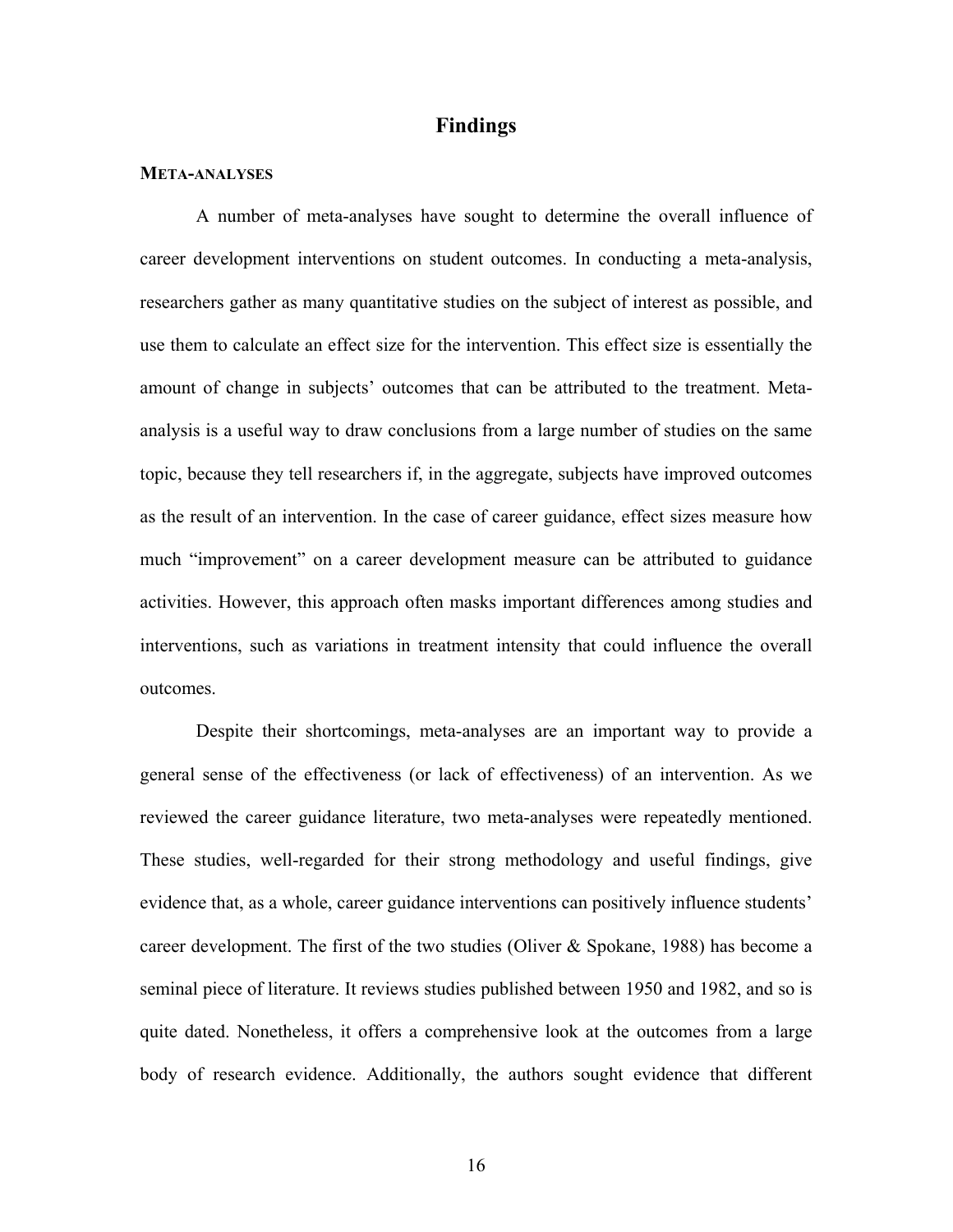guidance interventions had different effects for students; their findings offer some preliminary direction for practitioners about which guidance interventions might be most effective.

Oliver & Spokane (1988) found generally positive effects. By and large, treatments positively influenced subjects' career decision-making, understanding of careers and career-related adjustment. They also found that the type of intervention contributes to outcomes. Perhaps most interestingly, they found that guidance activities directed at junior high school students had the largest effect sizes, indicating that guidance efforts may be most effective with pre-teenage (rather than high school or college) students. They also found that individual counseling was most effective in terms of its cost-per-hour but that when the cost of a counselor's time is taken into account, the most cost-effective type of intervention is a small-group workshop. Finally, they found that career interventions have the most impact on the development of career decisionmaking skills, as compared to other possible outcomes (such as career-related knowledge or career-related self-concept development).

The study also recognizes some limitations in career guidance interventions and research. First, over half the interventions had only one or two treatment sessions, indicating that, in general, career guidance is a short-term, low-dosage activity. Secondly, half the studies involved college students and another quarter involved high school students. This could result from the focus of career guidance programs on older youth, or from the easier access researchers have to college students than younger students. The finding that younger adolescents may benefit the most from career guidance should be heeded and future research aimed at middle school students.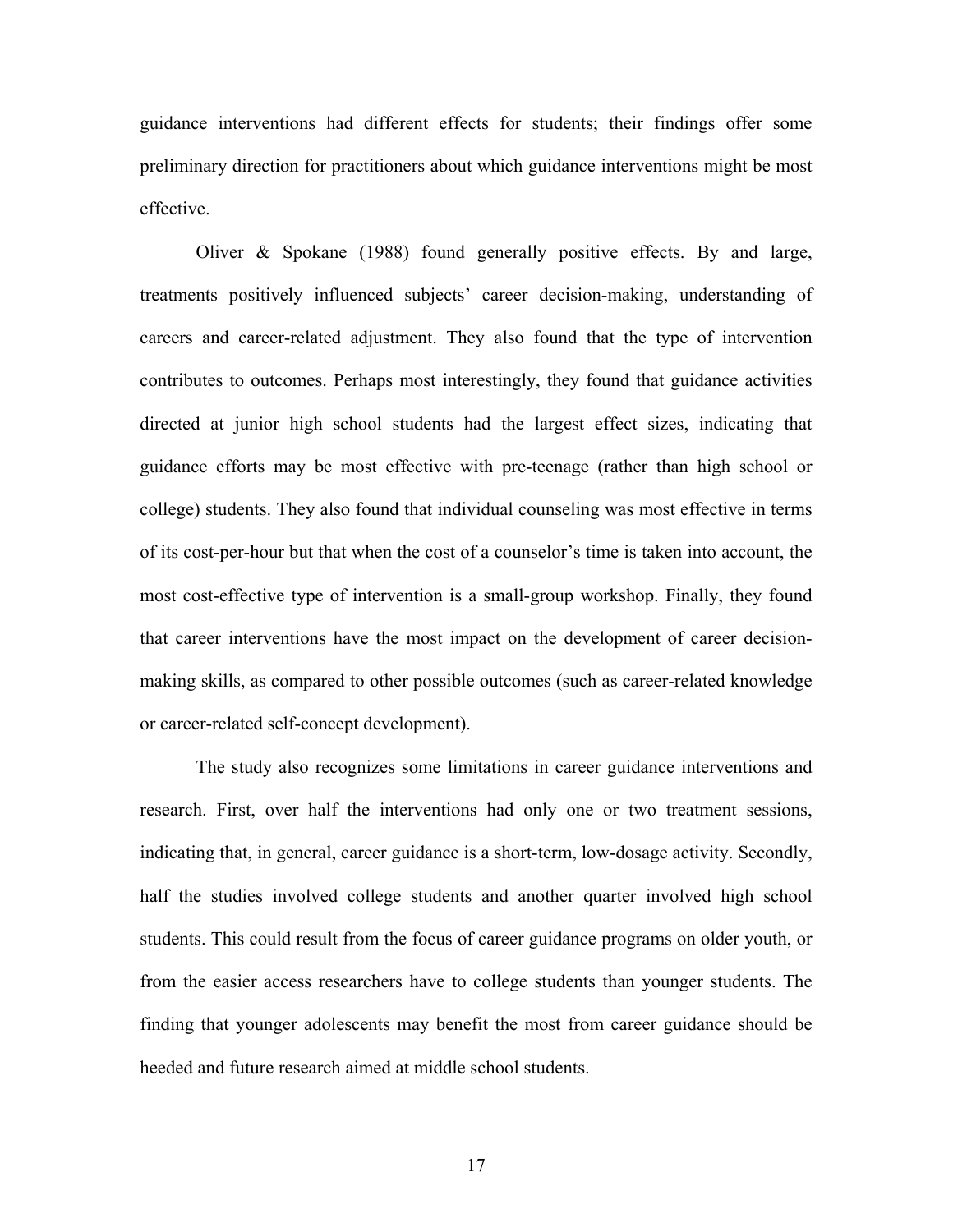A decade after Oliver & Spokane published their meta-analysis, Whiston, Sexton & Lasoff (1998) offered an updated study using the same methodology. Their metaanalysis sought to replicate Oliver  $\&$  Spokane's findings with more recent research. They reviewed 46 studies published between 1983 and 1995. They, too, found that career guidance interventions have a positive (though moderate) effect. They also found that interventions were successful with most age groups. Paralleling the findings of Oliver  $\&$ Spokane (1988), they found that the effect sizes were largest for those interventions targeting junior high school students. Counseling interventions were the most effective type, and the interventions with the largest effect sizes were those that focused on a specific career-related skill, rather than "career preparation" generally. Like Oliver & Spokane (1988) before them, Whiston, Sexton, & Lasoff (1998) noted that most interventions included in the meta-analysis were short: Nearly half of the interventions included less than four hours of treatment.

## **COMPREHENSIVE GUIDANCE PROGRAMS**

The Comprehensive Guidance Program model was developed and has been evaluated by Norman Gysbers and his colleagues. The model, which provides the features for a comprehensive, developmental guidance program, has been implemented in many states and districts. It consists of three elements: content, organizational framework and resources (Gysbers, 1997). Content refers to the desired student knowledge and skills, or, more specifically, self-knowledge and interpersonal skills; life roles, settings and events; and life career planning (ibid.). Organizational framework refers to the structural components of the program, or how the program connects to other school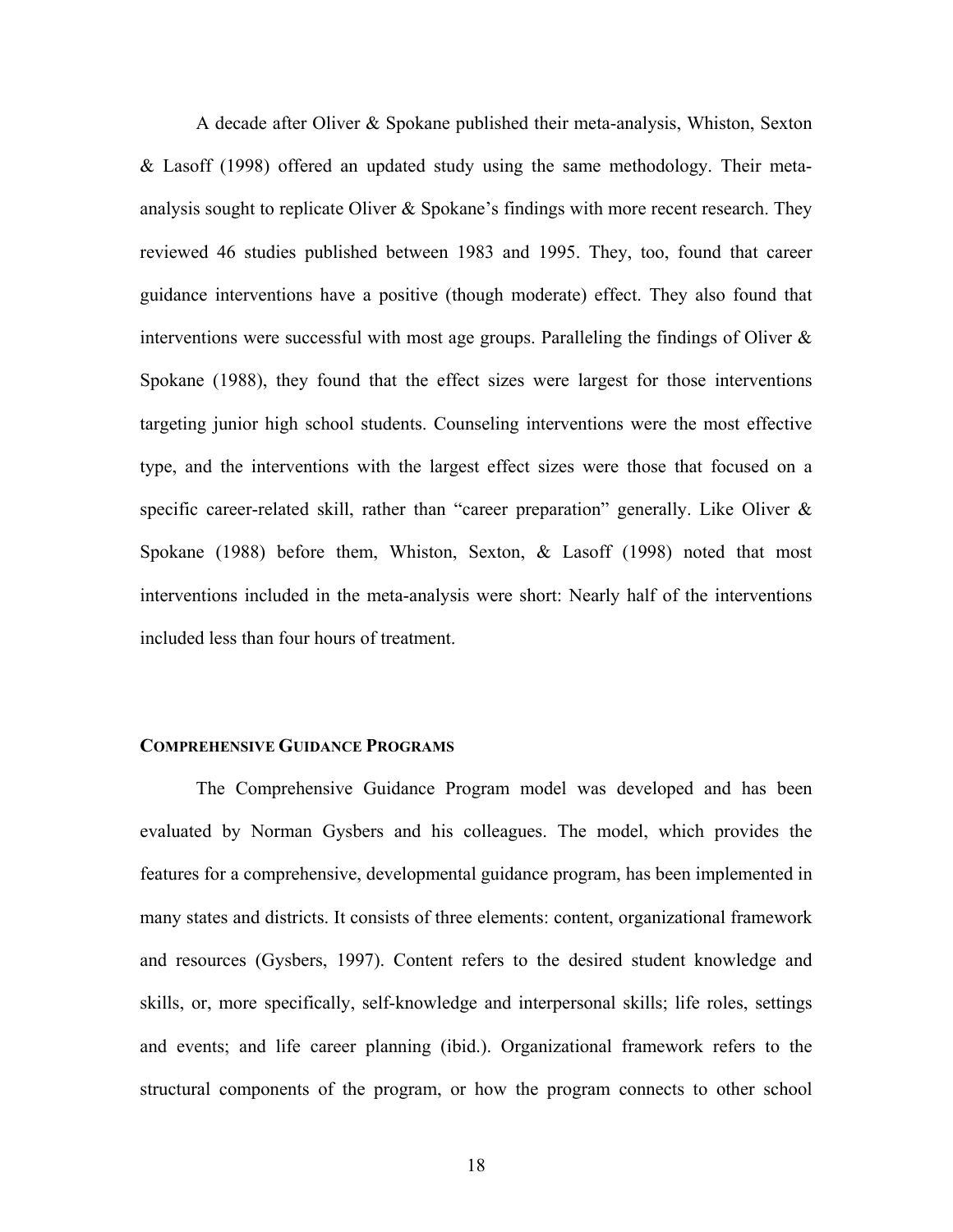programs and what are its principles and goals. Organizational framework also encompasses the four program components: guidance curriculum, individual planning, responsive services and system support. Finally, the human, financial and political resources necessary for the model's functioning are outlined.

 The American School Counselors Association has developed a national model that builds on Gysbers' comprehensive model. In general, the goal is now for guidance to be an integrated program within a school and serve all students through a mix of interventions. A positive development can be seen in the NCES survey (Parsad et al., 2003), in which a majority of the schools reported a "team approach to career development"; and cited this approach as having positive effects on the school's ability to deliver guidance services.

What does the research say about the impact of implementing comprehensive guidance programs? Four studies were found: two examining the impact of comprehensive guidance programs on students statewide in Missouri; one evaluating a combined guidance and language arts program in one school; and one analyzing the implementation of comprehensive guidance programs in Utah. While each study has limitations, they do show some positive relationships between comprehensive guidance programs and principles and students' grades and career development.

- Lapan, Gysbers, and Sun (1997) used data from 236 Missouri high schools to explore the relationships between counselors' ratings of the implementation of comprehensive guidance programs in their schools and students' ratings of their own academic achievement, career development, liking for school and school climate. Controlling for school-level differences in size, socioeconomic status and percentage of minority students, the researchers found that students in schools with more fully-implemented guidance programs reported:
	- o having higher grades;
	- o being better-prepared for their futures;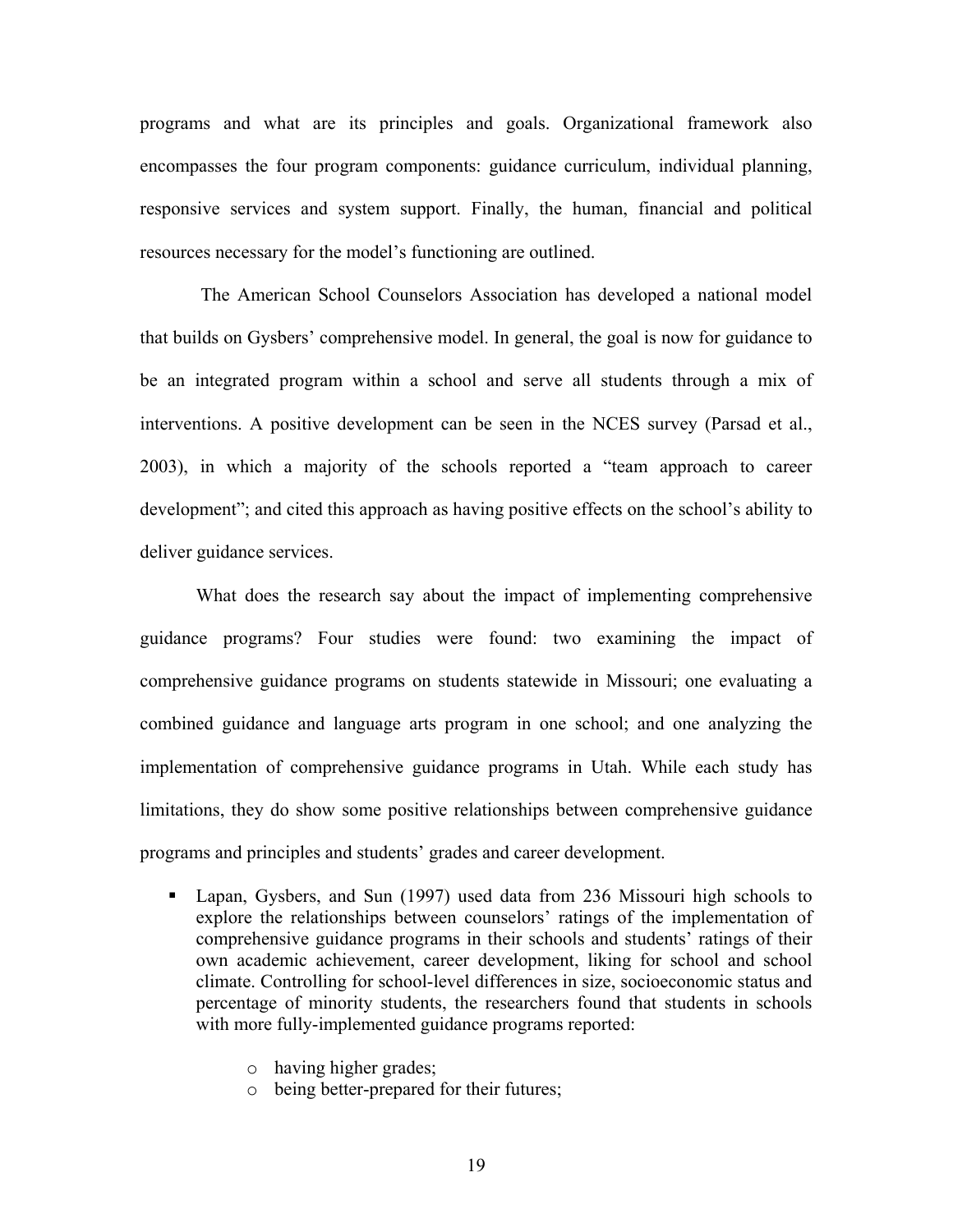- o having more college and career information; and
- o believing their school has a more positive climate.
- Lapan, Gysbers, and Petroski (2001) used data from seventh-graders and teachers in 184 Missouri middle schools to examine relationships between teachers' ratings of guidance activities in their schools and students' perceptions of safety and success, and again controlled for school-level differences. Students in schools with more fully-implemented guidance programs reported:
	- o feeling safer in school;
	- o having better relationships with their teachers;
	- o believing their education was more relevant;
	- o being more satisfied with the quality of their education;
	- o having fewer problems related to their school environment; and
	- o earning higher grades.
- Lapan, Gysbers, Hughey, and Arni (1993) evaluated a guidance and language arts unit that was developed to meet comprehensive guidance program guidelines for high school juniors in one high school. Participation was associated with several positive effects:
	- o an increase in scores on the Vocational Identity scale;
	- o girls gained a greater understanding of the relationship between gender and careers; and
	- o girls who met specified career development competencies through the unit earned higher English grades; this was true for both honors and non-honors-level female students.
- Nelson, Gardner,  $& Fox$  (1998) used data from 14 Utah high schools to examine relationships between the level of implementation of comprehensive guidance programs in those schools and a number of variables reported by students. Comparing data from high-implementation and low-implementation schools, the researchers found that:
	- o students in high-implementation schools were statistically significantly more likely to be completely satisfied with guidance services than students in low-implementation schools.

# **CAREER COURSES**

Career courses are common guidance interventions. Career courses differ from other interventions because they are longer and provide opportunities for in-depth study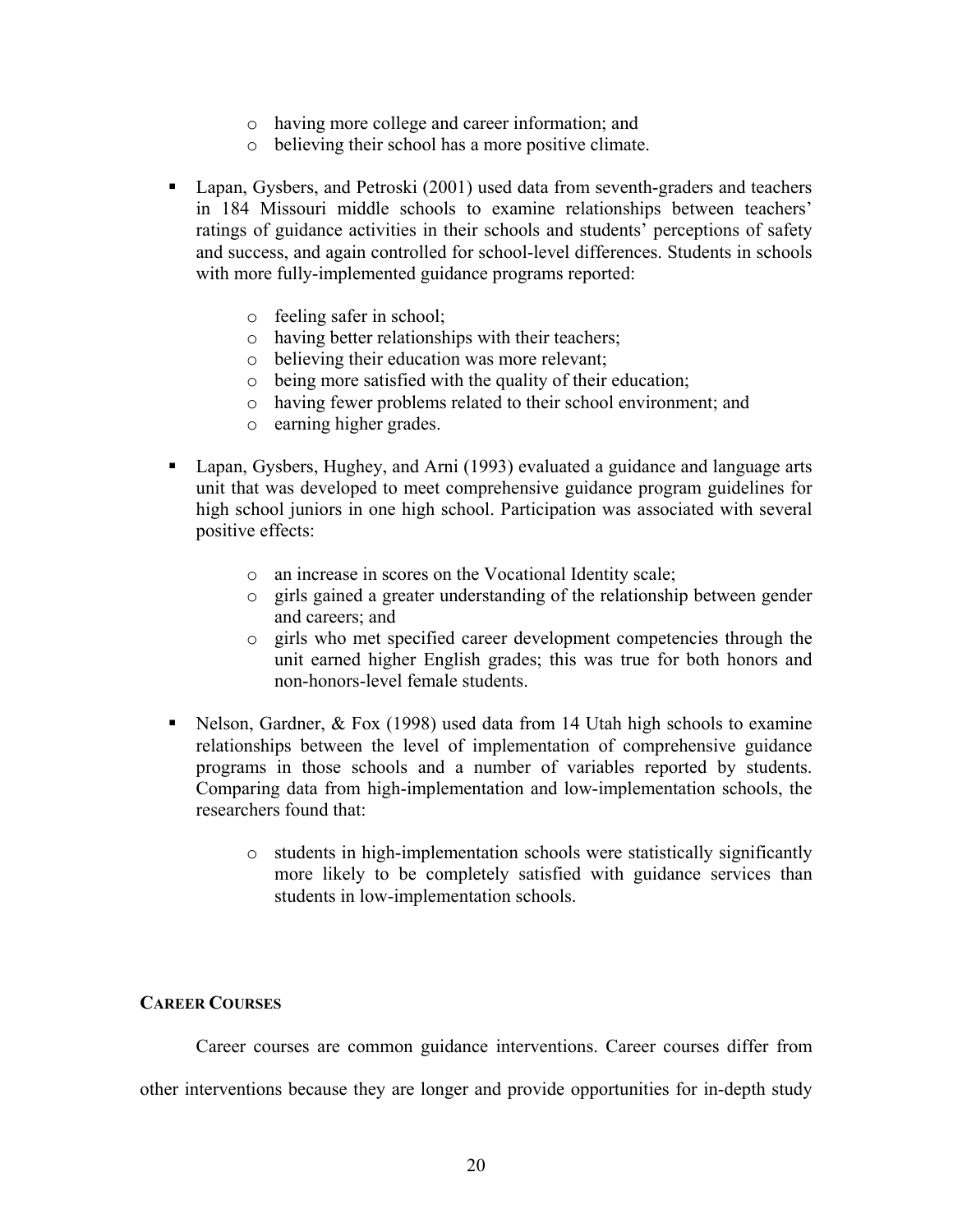and hands-on career experiences, such as role-playing or even job shadowing. Unlike shorter interventions, career courses also frequently take a developmental approach to career guidance. This means that they seek to gradually build students' knowledge and skills, offering progressively complex information and decision-making strategies.

Career courses vary in their goals, format and pedagogy. They frequently aim to expose students to a variety of career options and the academic requirements for those options, as well as engage them in decision-making processes that can help them choose among various career options. Courses are usually taught by guidance counselors or counseling psychologists. Students of all ages, from kindergarten through college, may participate in career courses, since the curricula are usually targeted to students' agespecific developmental needs. The NCES survey of high school guidance counseling found that 57 percent of public high schools offered courses in career decision-making; however, this was the least available of 16 guidance activities examined in the survey. In 2002, 27 percent of students in public high schools participated in such courses (Parsad et al., 2003, Table 8).

Career courses can be delivered in a variety of ways. At the postsecondary level, they are usually stand-alone elective classes offered for credit. These courses are primarily aimed at students who are undecided on their academic major; students enroll in the courses voluntarily or at the suggestion of a counselor. For younger students, career courses are usually delivered during regular class time, as a unit in another class such as health or English. While exposing students to career options and helping them increase their career-related identities and decisiveness are goals for these courses, many career courses targeted at younger students also seek to improve students' academic outcomes,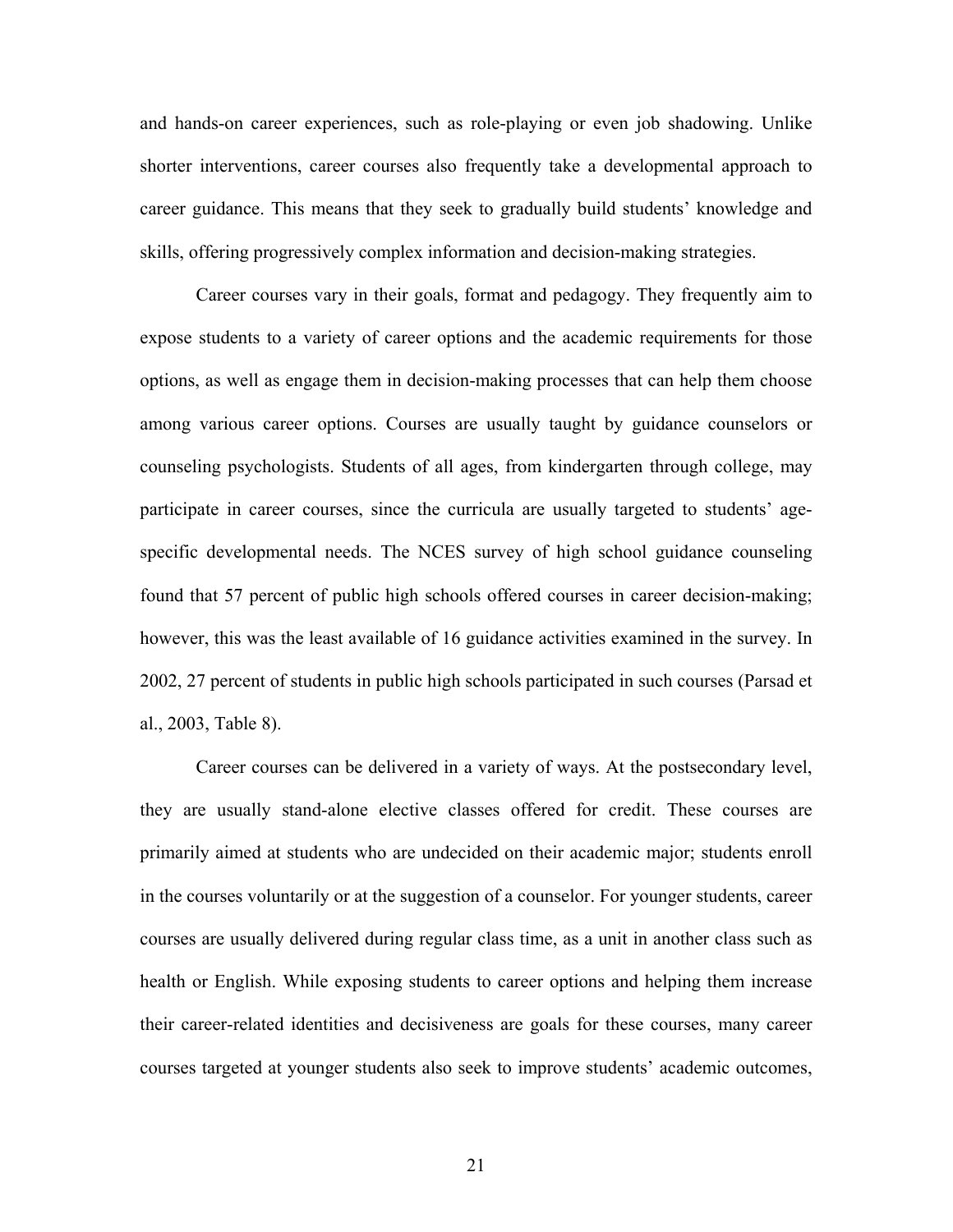under the assumption that a better understanding of careers will motivate students to take challenging courses and improve their grades.

There is some overlap between career courses and group counseling interventions. It is not always clear—particularly if the intervention is not offered for credit or as part of a school course—how to distinguish between the two interventions. In particular, those career guidance activities that occur outside of regular classroom experiences, but which last for a number of weeks or months and include a developmental approach, could be placed in either category. For the purposes of this report, we define any intervention that builds students' career-related knowledge through engagement with a structured curriculum as a career course, regardless of its credit-bearing status.

A problem in evaluating the effectiveness of career courses is the range of possible interventions and outcomes included in the category. Additionally, even courses with the same goals can vary greatly—different outcomes may result from differences in teacher quality or classroom atmosphere (Folsom & Reardon, 2000). Variation among instructional approaches or in adherence to the curriculum may also lead to a range of outcomes for the "same" intervention. Thus, it is difficult for researchers to tease out the effects of career courses and to determine which features of the courses are responsible for any positive findings. Some positive findings were:

- A study of a career exploration class for high school seniors found that participants increased their scores on an inventory of career orientation, indicating that they engaged in increased career planning and career exploration (O'Hara, 2000).
- Middle school students participating in the Real Game (a series of role-playing activities) increased their knowledge of work and occupations, as compared to a group of students who did not participate (Killeen, Edwards, Barnes, & Watts, 1999).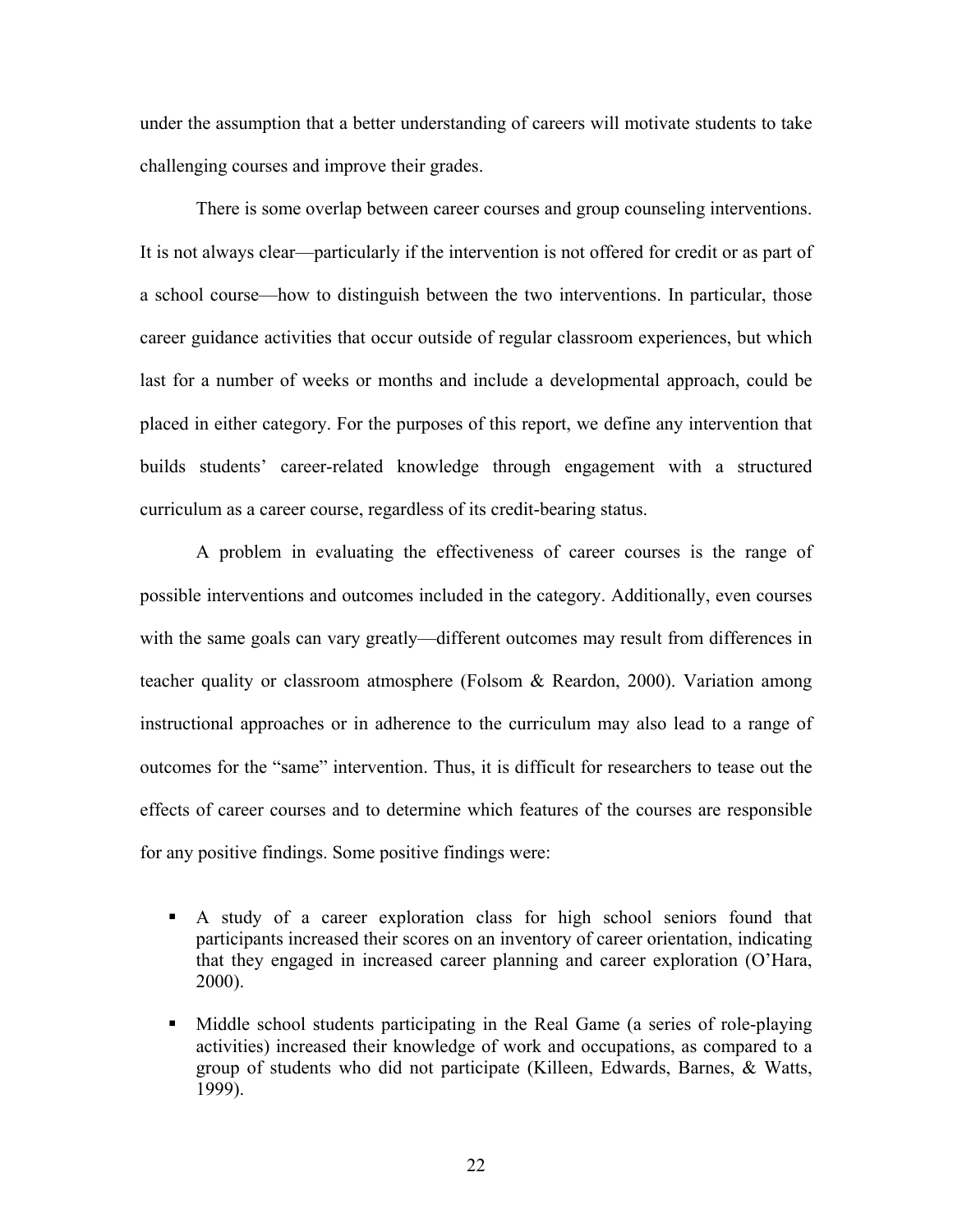- A year-long career course engaging middle school students in six-week units on various careers promoted both academic and career-related growth (Fouad, 1995). Students participating in the course:
	- o increased their knowledge of careers, although the increase was predominantly among white students, rather than minority students;
	- o increased their self-esteem;
	- o were more likely to engage in careful academic planning (as evidenced by their enrollment in magnet high schools) than comparison group students; and
	- o showed improved math and science grades, when compared to a control group.
	- o Minority students who participated in the career course were more likely than minority students in the comparison group to enroll in algebra or higher-level math courses in high school; and
	- o white male students participating in the career course were more likely than their peers in the comparison group to take advanced science courses in high school.
- High school students who took a career-decision making course had less careerrelated indecision at the end of the course than did a comparison group (Savickas, 1990). Participants also improved their long-term perspective as compared to the comparison group, meaning that the career course helped them understand the relationship between the present and the future, and to plan for and be motivated to achieve long-term goals.
- Completion of a career course facilitated the career planning of college students in science and engineering fields (Lent, Larkin, & Hasegawa, 1986):
	- o at the end of the course, participants exhibited less career indecision, while a comparison group had no change in their level of indecision;
	- o participants improved their knowledge of their own interests, values and talents; and
	- o students increased their information-seeking behaviors after completing the course, while a comparison group did not change their behavior over the same time period.
- College students completing an intensive three-week career course focused on developing career-related decision-making skills increased their career decidedness, as compared to similar students in a control group (Brusoski, Golin, Gallagher, & Moore, 1993).
- A six-week career course teaching college undergraduates about a career-related decision-making model helped participants increase their career maturity, such that they had higher scores than a comparison group in terms of their orientation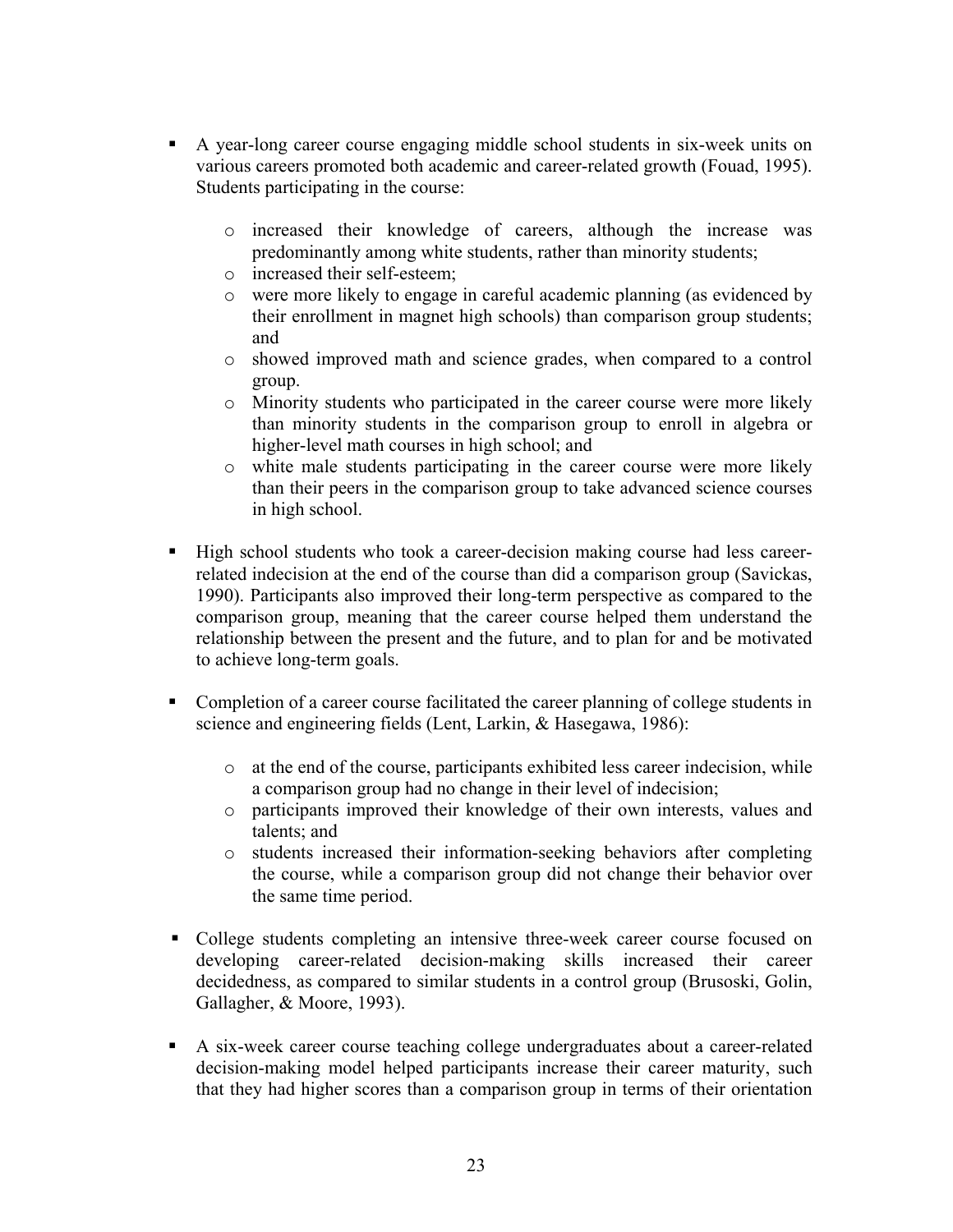toward work, goal selection and involvement in choosing a career (Sherry & Staley, 1984).

 Participants in a high school career course saw small but statistically significant increases in both their career decision-making and vocational skills self-efficacy, indicating that they felt better able to make career-related decisions and perform career-related tasks than a comparison group, and these gains were maintained over time. Students in the course also increased their expectations that they would obtain a satisfying career, although these gains did not last after the course ended (McWhirter, Rasheed, & Crothers, 2000).

#### **COUNSELING INTERVENTIONS**

Counseling interventions may include group or individual sessions with a counselor. As noted, we included research on group sessions that followed a curriculum in the section on career courses. Other available outcomes research on counseling interventions focused on individual counseling, and, more specifically, individual academic counseling. One study comparing different levels of a group counseling intervention is included below.

The NCES guidance survey (Parsad et al., 2003) found that, of the 16 guidance activities examined, public high school students are most likely to participate in individual counseling sessions, with 78 percent of students participating in 2002. We do not know the length or nature of these sessions, but the NCES also reports that high school counselors spend a great deal of their time helping students choose and schedule their high school courses, and helping with their postsecondary applications. Hence it is likely that for high school students, individual counseling sessions focus on the type of "academic counseling" supported by the Perkins legislation: planning with respect to students' academic futures.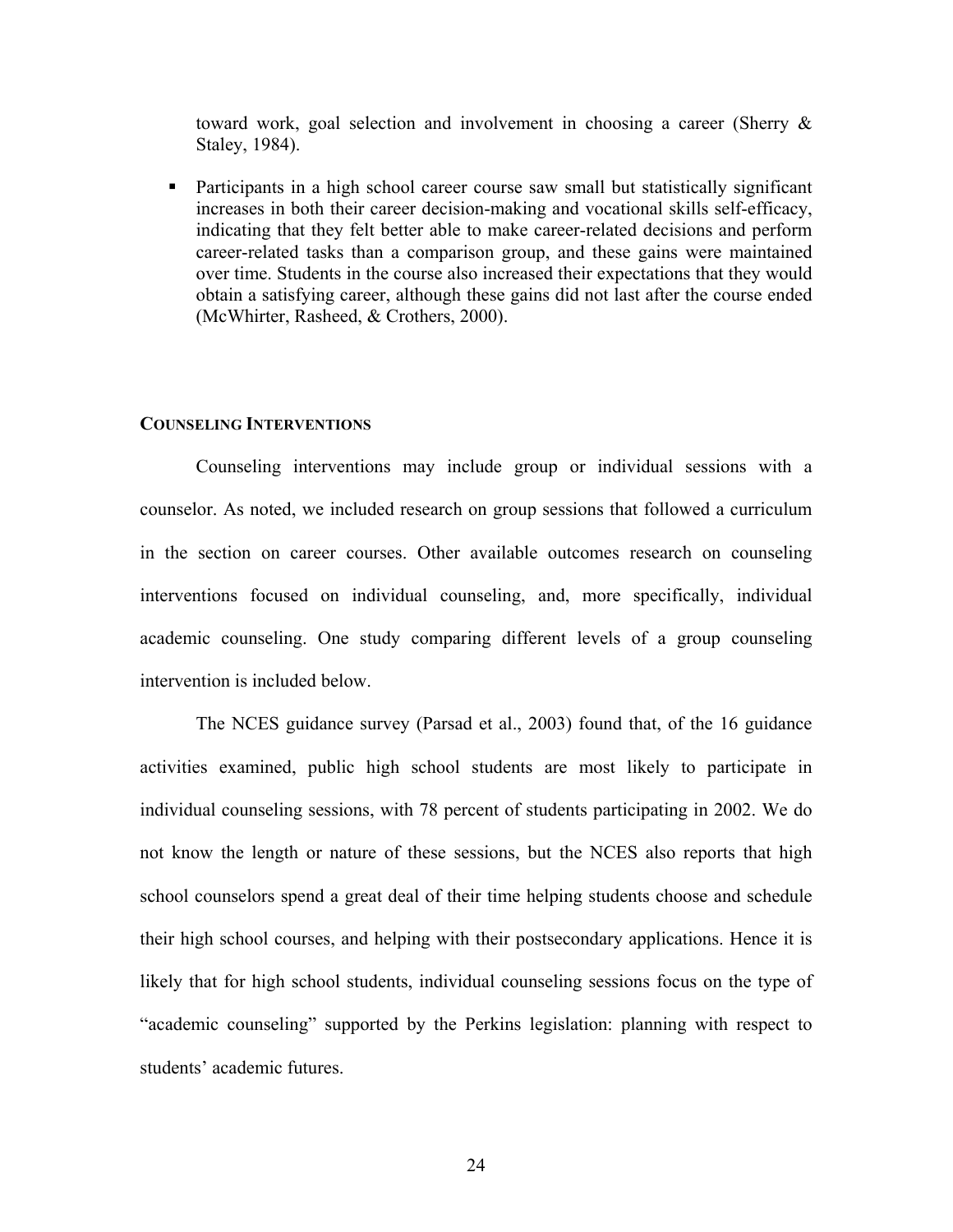Four studies were found on individual counseling, all addressing high school students. Three of the studies were conducted on students in High Schools That Work (HSTW) schools. HSTW is a comprehensive school-reform initiative that aims to improve the achievement of the middle range of students with a high-level curriculum that includes technical as well as academic coursework (SREB, n.d.). In addition to the upgraded curriculum, HSTW recommends that schools implement 10 practices that contribute to student achievement. One of these practices is guidance, which is defined as involving every student and his or her parents in a guidance and advising system. The fourth study surveyed high school seniors from 20 geographically diverse high schools. It asked the students about their participation in a number of different career development interventions, and had them complete a Student Opinion Survey to measure self-efficacy and motivation with regard to their academic subjects.

It is interesting that, while none of the four studies focused exclusively on counseling — the HSTW studies examined student achievement generally while the fourth study examined a number of different career development interventions — they all found positive effects for academic counseling (also called advising). The fifth study highlighted below, though with a smaller sample and not longitudinal, also showed a positive effect of academic planning.

- Over a two-year study period, an increase in the percentage of students in a HSTW school that said they received help in developing a four-year educational plan, by either a teacher or guidance counselor or both, was significantly related to an increase in mathematics test scores (Frome, 2001).
- Kaufman, Bradby, & Teitelbaum (2002) asked students in HSTW schools how much they had talked with a guidance counselor or teacher about planning their school program. Students could respond not at all, somewhat, or a great deal. The researchers found that, over the two-year study period, increases in the amount of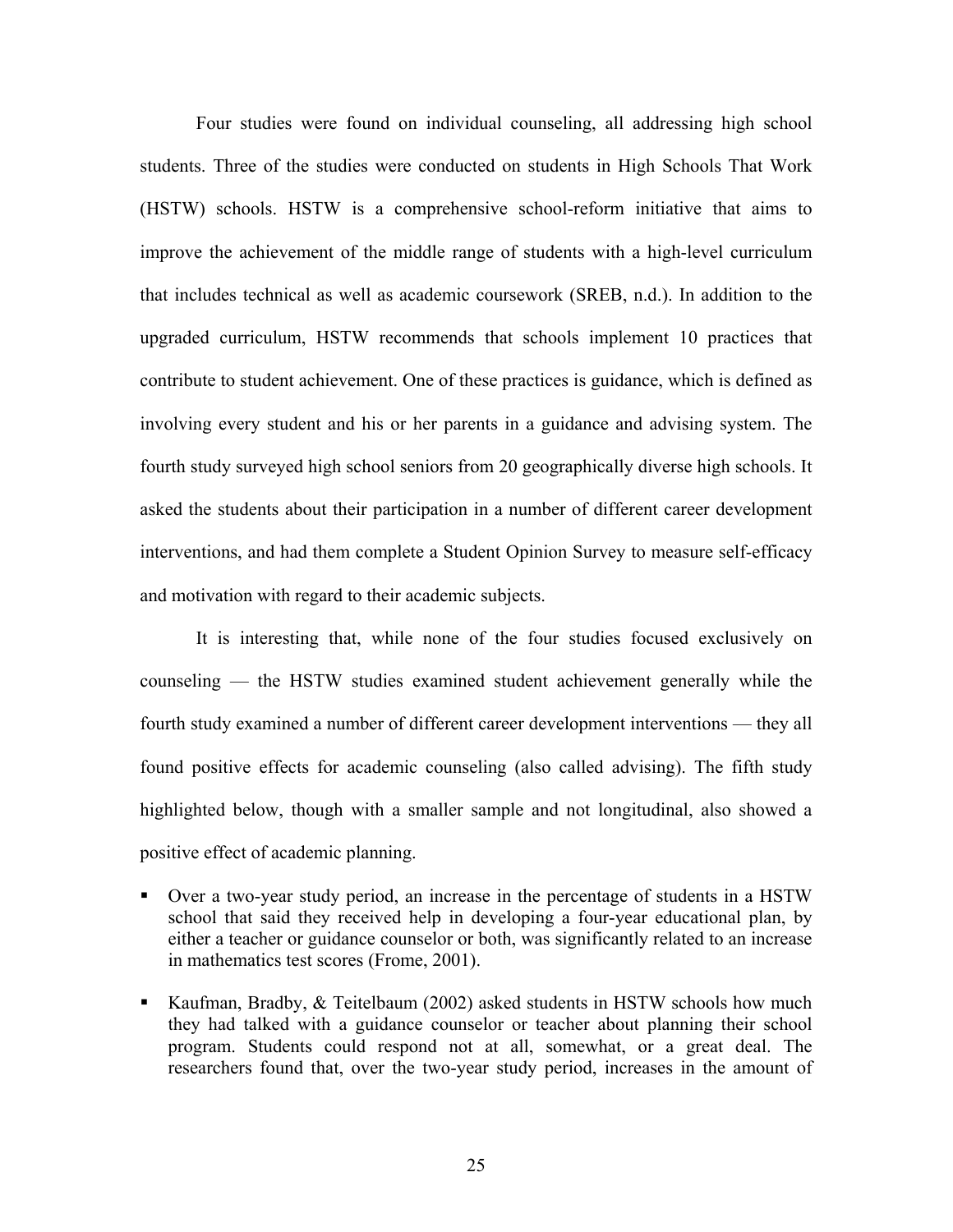time students talked with counselors or teachers about their program had a positive effect on science, math, and reading assessments.

- Researchers studying rural HSTW schools found a positive relationship between the amount of guidance received from counselors in planning students' high school program and the number of college-prep math and science classes students took (Frome & Dunham, 2002).
- Dykeman and his colleagues (2003) asked students to report their participation in 44 career development interventions, as well as to complete a Student Opinion Survey. The researchers divided the 44 interventions into a four-cluster taxonomy, and then regressed the data against academic motivation and self-efficacy variables developed from the Opinion Survey. The only influence found was for the Advising taxa, which included interventions that provide students with direction for planning. Participation in advising interventions increased students' mathematics motivation.
- **Peterson, Long, and Billups (1999) compared different levels of assistance given to** three groups of  $8<sup>th</sup>$  graders with planning their high school course-taking. The group receiving the highest level of information — a four-day classroom intervention was better able to understand the importance of their choice of courses. In general, the study also points out the appalling lack of knowledge  $8<sup>th</sup>$  graders have of the high school math and science curriculum, again emphasizing the importance of academic advising and planning.

#### **COMPUTER-ASSISTED CAREER GUIDANCE**

Computer-assisted career guidance comes in many forms. These programs are used for self-assessment purposes, information access and retrieval, and to teach career decision-making processes. Many descriptions and comparisons of such programs are available; some give criteria by which schools can evaluate the programs (Taylor, 1988). There has been considerable enthusiasm about such tools that can be self-administered, particularly in that they can free counselors from such mundane tasks as scoring careerinterest inventories, allowing time for more face-to-face interaction with the student (Gati, 1994). But evaluation research is needed. Because some of the programs combine assessment and intervention, they should be evaluated in terms of the measurement scales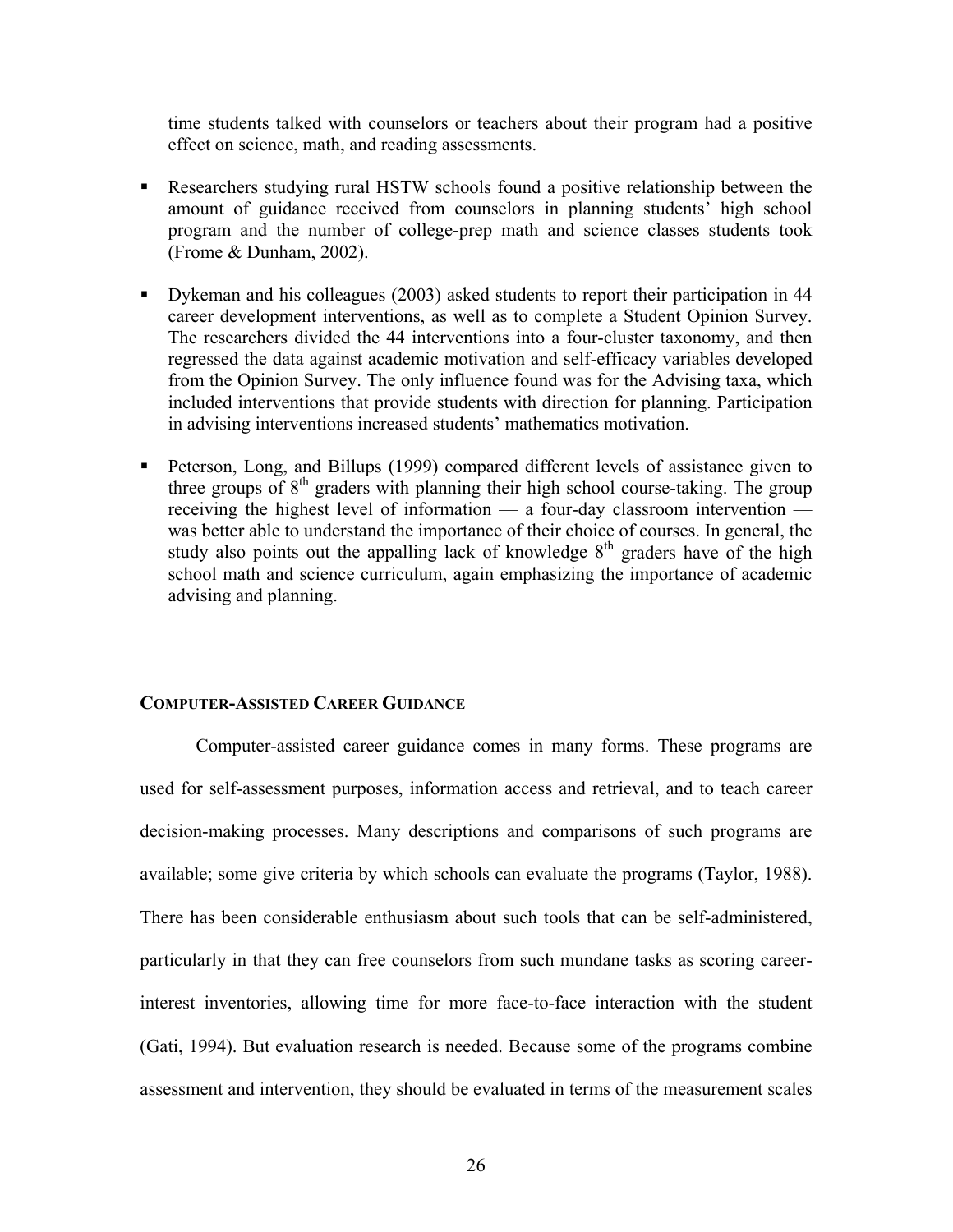used as well as the impact on users (Meier, 1991). One author cautions that the systems may promote a focus on career selection, rather than broader career development (Taylor, 1988).

Three studies were found that explored the effects of the DISCOVER program, an interactive program that provides self-assessments in interests, values and abilities, and also supplies occupational information on hundreds of occupations, so that users can generate lists of occupations that match their self-assessment information. Two studies used a sample of college students while the third used middle school students. A fourth study examined the effectiveness of CHOICES (Computerized Heuristic Occupational Information and Career Exploration System). Much like the DISCOVER program, with CHOICES students can create a list of career options that meet their interests and aptitudes. The studies' findings included:

- Use of the CHOICES program did increase the career decision-making commitment of university students, as measured by two scales, compared to a control group of students (Pinder & Fitzgerald, 1984).
- Middle-school students who worked with DISCOVER for one hour a day over a two-week period showed significant gains in career maturity, as measured by the Career Maturity Inventory's Attitude Scale, compared with a control group (Luzzo & Pierce, 1996).
- College student volunteers who used the DISCOVER program showed increases in their levels of career self-efficacy, and levels of career decidedness, compared with a control group (Fukuyama et al., 1988).
- Garis & Niles (1990) examined several measures of career development for college students who a) used computer-assisted career guidance in conjunction with a for-credit career course, b) enrolled in the course without computerassisted guidance, c) used the computer program while enrolled in an academic course, or d) had no career guidance intervention. The researchers found:
	- o the treatment conditions resulted in higher scores on most measures, but combining computer-based guidance with a career course did not result in higher scores than the career course alone; and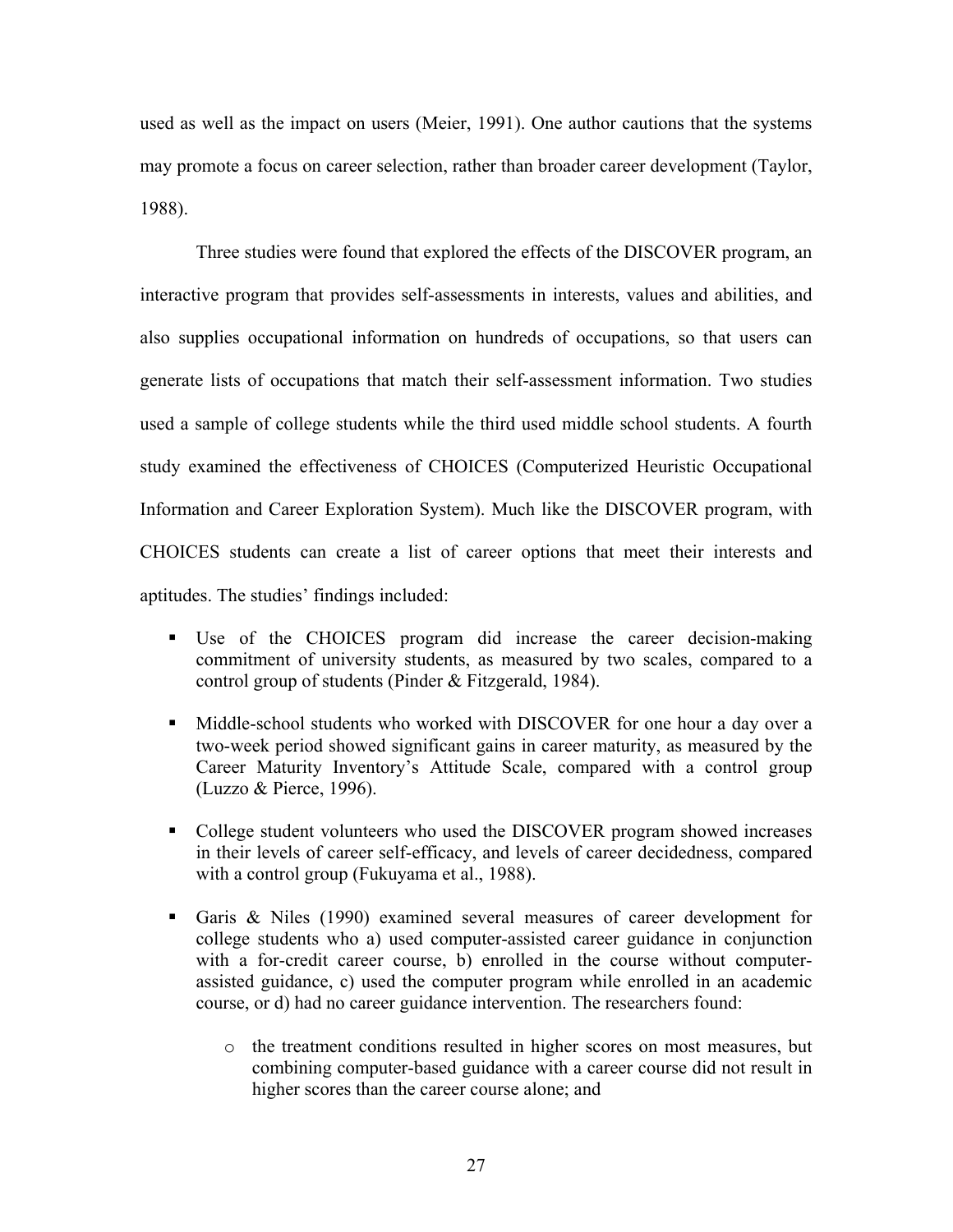o on one measure, computer-assisted guidance alone did not produce an effect significantly different from the control condition.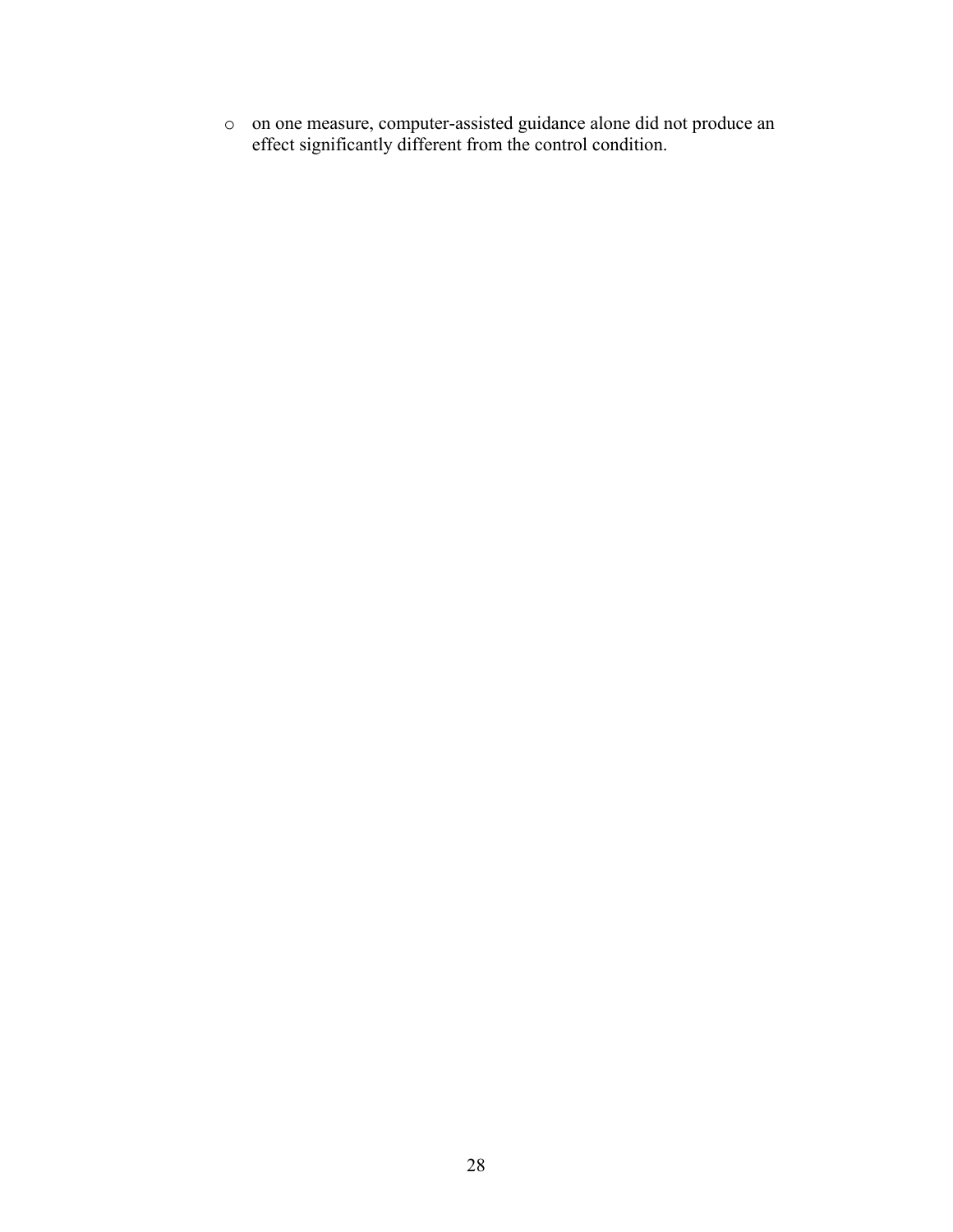## **Conclusion and Recommendations**

In general, this review of the career guidance and academic counseling literature has produced many positive findings. Meta-analyses have found positive impacts of career guidance. Researchers have found benefits to students of comprehensive guidance programs, career courses, academic counseling and computer-based guidance systems. However, there are also limitations to these interventions and to the research methods studying them.

With regard to comprehensive guidance programs, much more research is needed. The attempts of Lapan, Gysbers and their colleagues to use statewide data to uncover relationships between the implementation of such programs and student outcomes are admirable. However, their research relies on self-report of variables such as student GPA, which would be better reported through transcripts. In addition, it would be useful to have a conceptual model explaining how the different elements of comprehensive guidance programs might impact students' grades and other variables.

Students do seem to benefit, both vocationally and academically, from participation in career courses. In particular, they seem to increase their knowledge of careers and their ability to make career-related decisions. On most career-related measures, students did see increased outcomes when compared with students not enrolled in a career course. In the one study exploring academic measures (Fouad, 1995), participants in a career course did improve academically. However, there is little evidence that any gains—either academic or career-related—are maintained over time.

The few studies on academic counseling or advising showed positive findings. It is interesting that this very common but rather low-profile intervention, helping students

29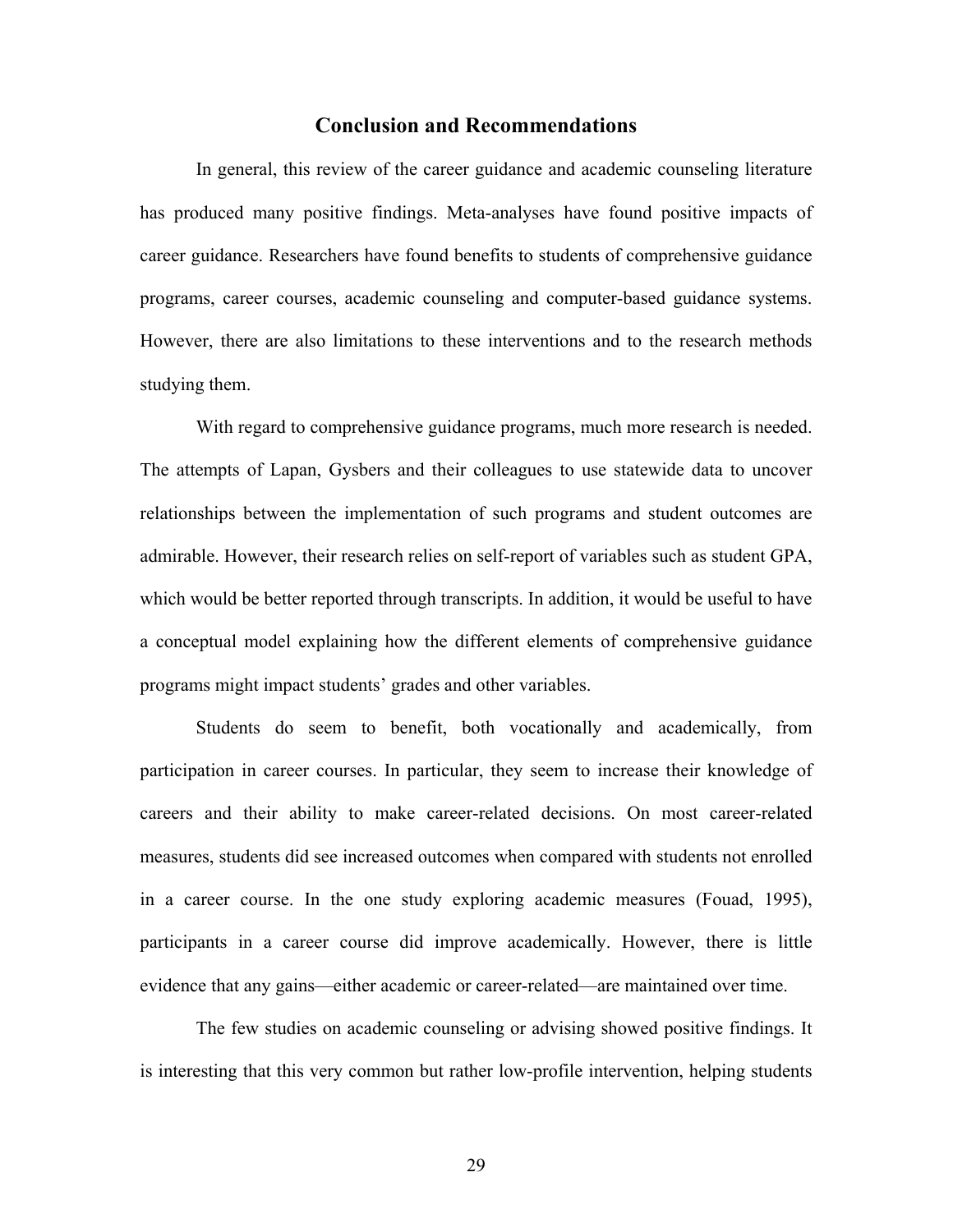plan their secondary school program, appears to be valuable according to certain academic measures. And the meta-analyses found that, of the different types of career guidance interventions, individual counseling interventions were most effective. This simple planning intervention may help students understand the connections between their goals and the necessary steps to take towards them. Thus this intervention is potentially very effective, but more research is needed.

Computer-assisted career guidance programs appear to contribute to students' career development, according to some career-focused inventories. However, these interventions were very short-term and the research tended to consist solely of pre- and post-test inventories, sometimes administered less than a week apart. As more than one author pointed out, the level of dosage of some of the interventions was quite low. With such small amounts of treatment, it is unclear what long-term benefits students might gain. It is also unclear whether computer-assisted programs alone or in combination with other interventions are most effective. Some have found that computer-based interventions by themselves fail to match outcomes produced in combination with some other intervention (Meier, 1991), while others have found that adding a computer program to a career course produces no additional benefits beyond the course alone (Garis & Niles, 1990).

One limitation found in common to many of the interventions and the research is that they focus on change in students' knowledge, and even more commonly, their attitudes. Students' actual behaviors were a minor focus, as in the studies that examined the effects of career courses on students' later course-taking, or research examining the relationship between academic counseling and later academic achievement. The element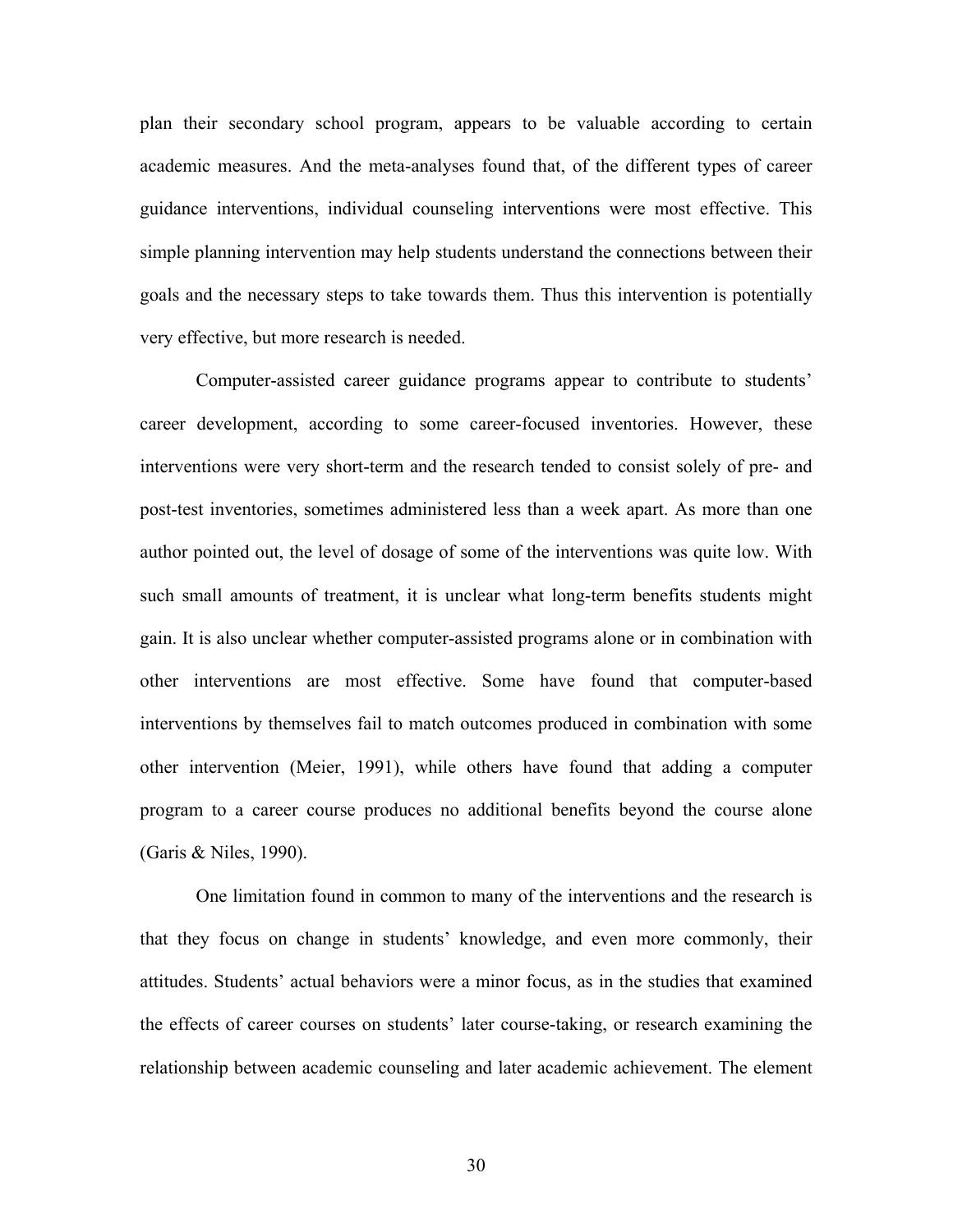of time was also a weakness in much of the research. Much like a history test that measures what students have learned in a half-semester of a history course, inventories were used to measure the digestion of career information, or a change in an attitude. In most cases no follow-up research was conducted over time to see the lasting nature of any knowledge gain or attitude change, or the relationship of these with actions taken later.

There is general agreement that career development is a desirable part of schooling, and there is evidence that many different types of career guidance interventions are effective, according to the measures chosen. Yet, the research overall does not help us in determining the optimum content of or method of delivery of career guidance. We have reviewed various interventions, but because of the diversity of goals, methods and measures, a clear direction for policy in this area is still unclear. We can, however, recommend the following:

Other career development activities that are more experiential in nature have been found to positively influence such variables as school attendance and completion. Compared to these types of activities, many of the guidance interventions reviewed seem inauthentic and artificial. Until additional research is done, students should engage in a variety of career development activities that complement one another.

 Given the finding that career guidance and academic counseling is potentially very effective with middle school students, a greater investment in these activities in the middle schools should be made, and future research should be focused there as well.

Academic counseling appears to be a straightforward and cost-effective way to improve student outcomes. Resources should be targeted to ensure that all middle- and

31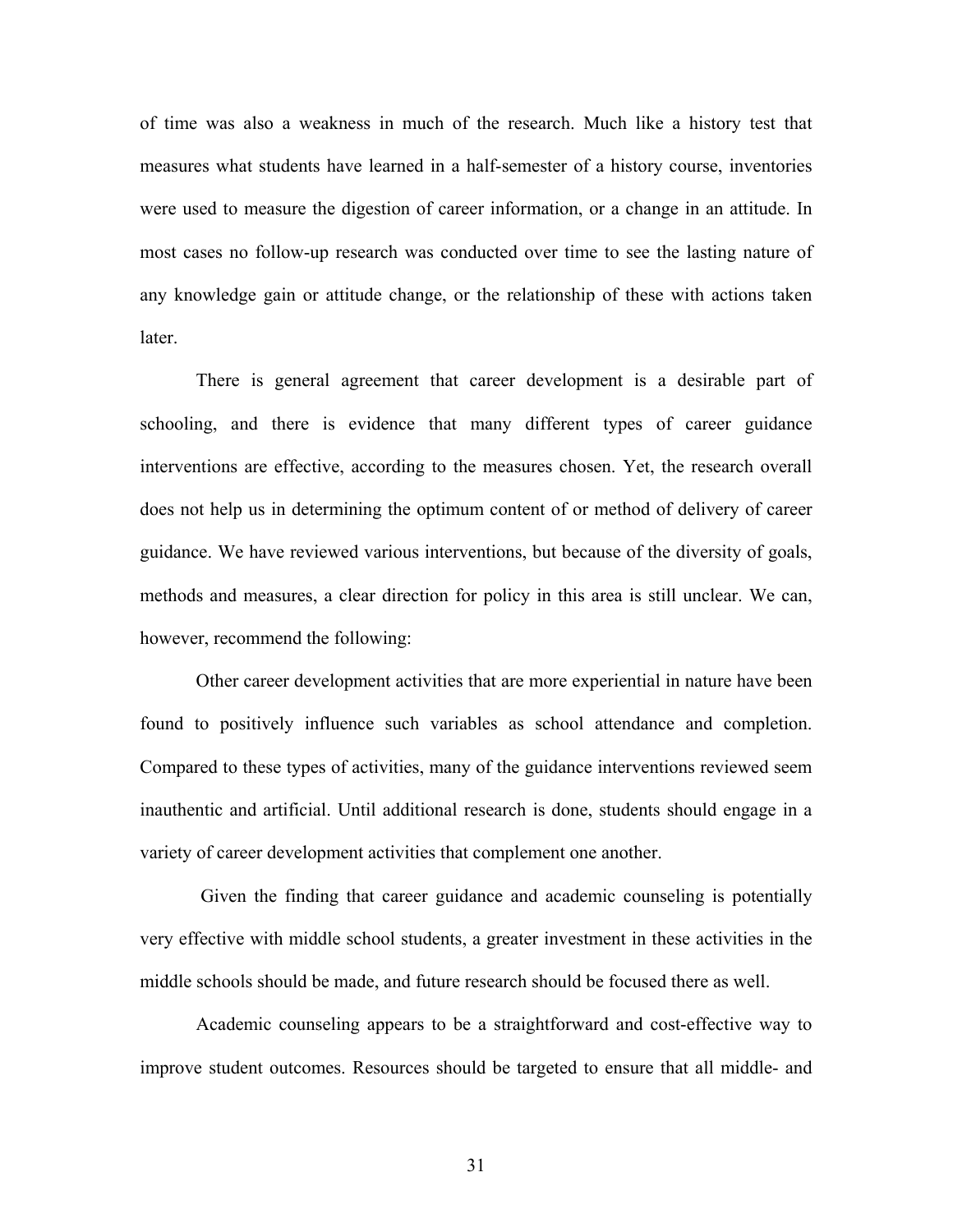high-school students have regular conferences with counselors to discuss their current and future academic programs.

Finally, research should focus on exploring the relationships between guidance interventions and positive student behaviors.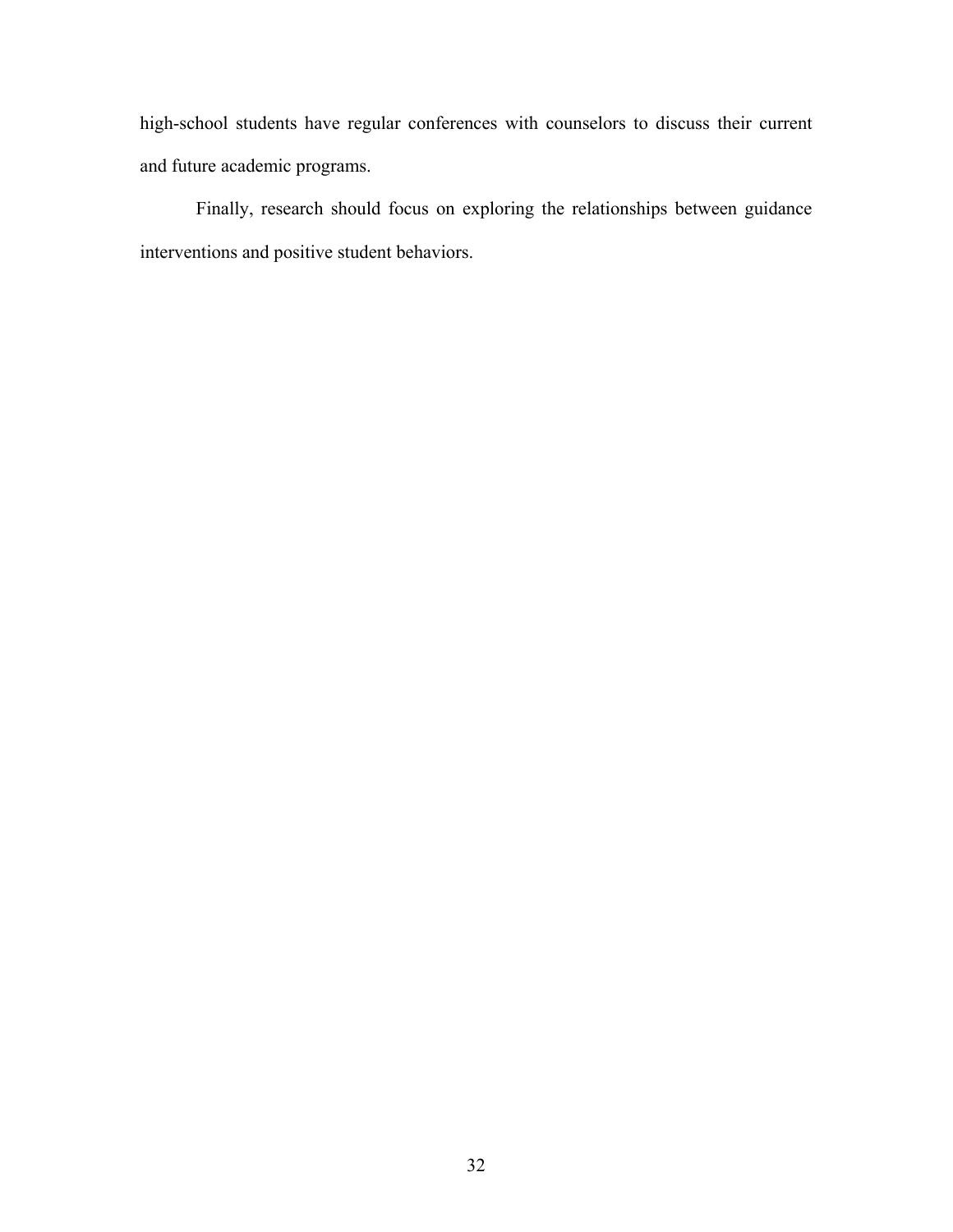# **Comprehensive Guidance and Counseling Bibliography**

Arthur, M.B., Hall, D.T., & Lawrence, B.S., eds. (1989). *Handbook of career theory.* Cambridge: Cambridge University Press.

Baker, S.B., & Taylor, J.G. (1998). Effects of career education interventions: A metaanalysis. *The Career Development Quarterly, 46* 4: 376-385.

Bhaerman, R.D. (1977). Career education and basic academic achievement: A descriptive analysis of the research. Washington, DC: Office of Career Education, U.S. Office of **Education** 

Blustein, D.L., & Noumair, D.A. (1996). Self and identity in career development: Implications for theory and practice. *Journal of Counseling and Development, 74* (5): 433-432.

Borders, L.D., & Drury, S.M. (1992). Comprehensive school counseling programs: A review for policymakers and practitioners. *Journal of Counseling and Development, 70*(4): 487-498.

Brigman, G., & Campbell, C. (2003). Helping students improve academic achievement and school success behavior. The Professional School Counselor, 7(1): 91-98.

Brooks, L., Holahan, W., & Galligan, M. (1985). The effects of a nontraditional rolemodeling intervention on sex typing of occupational preferences and career salience in adolescent females. *Journal of Vocational Behavior, 26*: 264-276.

Brown, D. (1999). *Improving academic achievement: What school counselors can do*. ERIC/CASS Digest CG-01-95-93. Greensboro, NC: ERIC Clearinghouse on Counseling and Student Services.

Brusoski, G.C., Golin, A.K, Gallagher, R.P, & Moore, M. (1993). Career group effects on career indecision: Career maturity, and locus of control of undergraduate clients. *Journal of Career Assessment, 1*(3): 309-320.

Campbell, C.A., & Brigman, G. (n.d.) Closing the achievement gap: A structured approach to group counseling. Unpublished manuscript.

Caldwell, D. (April, 2002). Presentation to the Council of Ministers of Education, Canada. Toronto, Ontario.

Davis, R.C., & Horne, A.M. (1986). The effect of small-group counseling and a career course on career decidedness and maturity. *The Vocational Guidance Quarterly, 34*: 255- 262.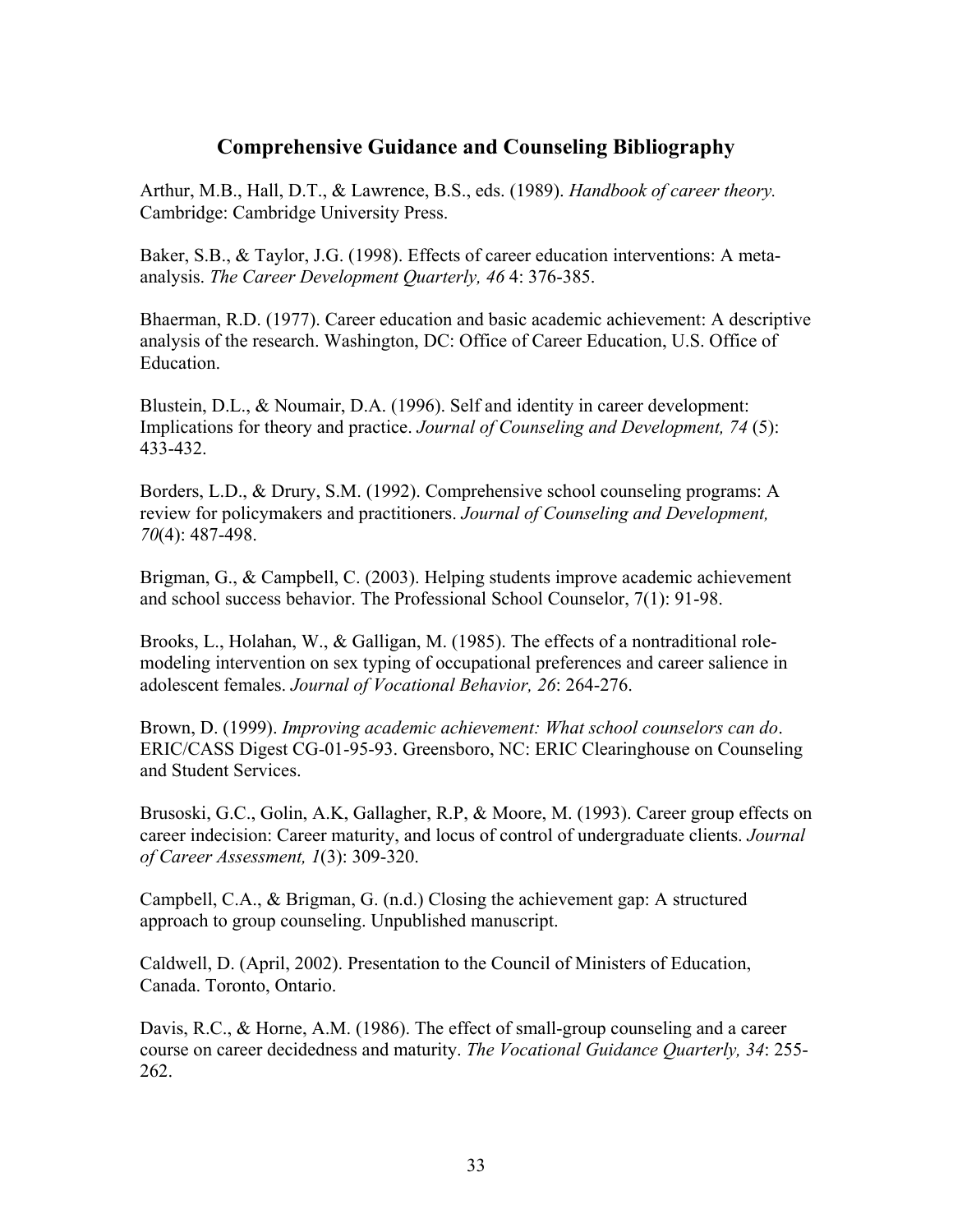Dykeman, C., Ingram, M., Wood, C., Charles, S., Chen, M., & Herr, E.L. (2001). *The taxonomy of career development interventions that occur in America's secondary schools.* ERIC/CASS Digest CG-01-04. Greensboro, NC: ERIC Clearinghouse on Counseling and Student Services.

Dykeman, C., Wood, C., Ingram, M., Gitelman, A., Mandsager, N., Chen, M., & Herr, E. (2003). *Career development interventions and academic self-efficacy and motivation: A pilot study.* Columbus, OH: National Dissemination for Career and Technical Education.

Edwards, A., Barnes, A., Killeen, J., Watts, A.G. n.d. *The Real Game: Evaluation of the UK National Pilot*. Cambridge: Careers Research and Advisory Centre.

Evans, J.H., & Burke, H.D. (1992). The effects of career education interventions on academic achievement: A meta-analysis. *Journal of Counseling and Development,* 71 (1): 63-71.

Folsom, B., Peterson, G.W., Reardon, R.C., & Mann, B.A. (2002). *The impact of a career course on retention and academic performance.* Technical Report 34. Tallahassee, FL: Career Center, Florida State University.

Folsom, B., & Reardon, R. (2000). *The Effects of College Career Courses on Learner Outputs and Outcomes.* Technical Report No. 26. Tallahassee, FL: Center for the Study of Technology in Counseling and Career Development.

Fouad, N.A. (1995). Career linking: An intervention to promote math and science career awareness. *Journal of Counseling and Development, 73* (5): 527-34.

Frome, P. (2001, April). *High Schools That Work: Findings from the 1996 and 1998 Assessments*. Research Triangle Park, NC: Research Triangle Institute.

Frome, P., & Dunham, C. (2002, April). *Influence of school practices on students' academic choices*. Research Triangle Park, NC: RTI and Atlanta: Southern Regional Education Board.

Fukuyama, M.A., Probert, B.S., Neimeyer, G.J., Nevill, D.D., & Metzler, A.E. (1988). Effects of DISCOVER on career self-efficacy and decision-making of undergraduates. *The Career Development Quarterly*, *37*: 56-62.

Garis, J.W., & Niles, S.G. (1990). The separate and combined effects of SIGI or DISCOVER and a career planning course on undecided university students. *The Career Development Quarterly, 38*: 261-274.

Gati, I. (1994). Computer assisted career counseling: Challenges and prospects. In M.L. Savickas & W. B. Walsh (Eds.), *Handbook of Career Counseling Theory and Practice* (pp. 169-191). Palo Alto, CA: Davies-Black Publishing.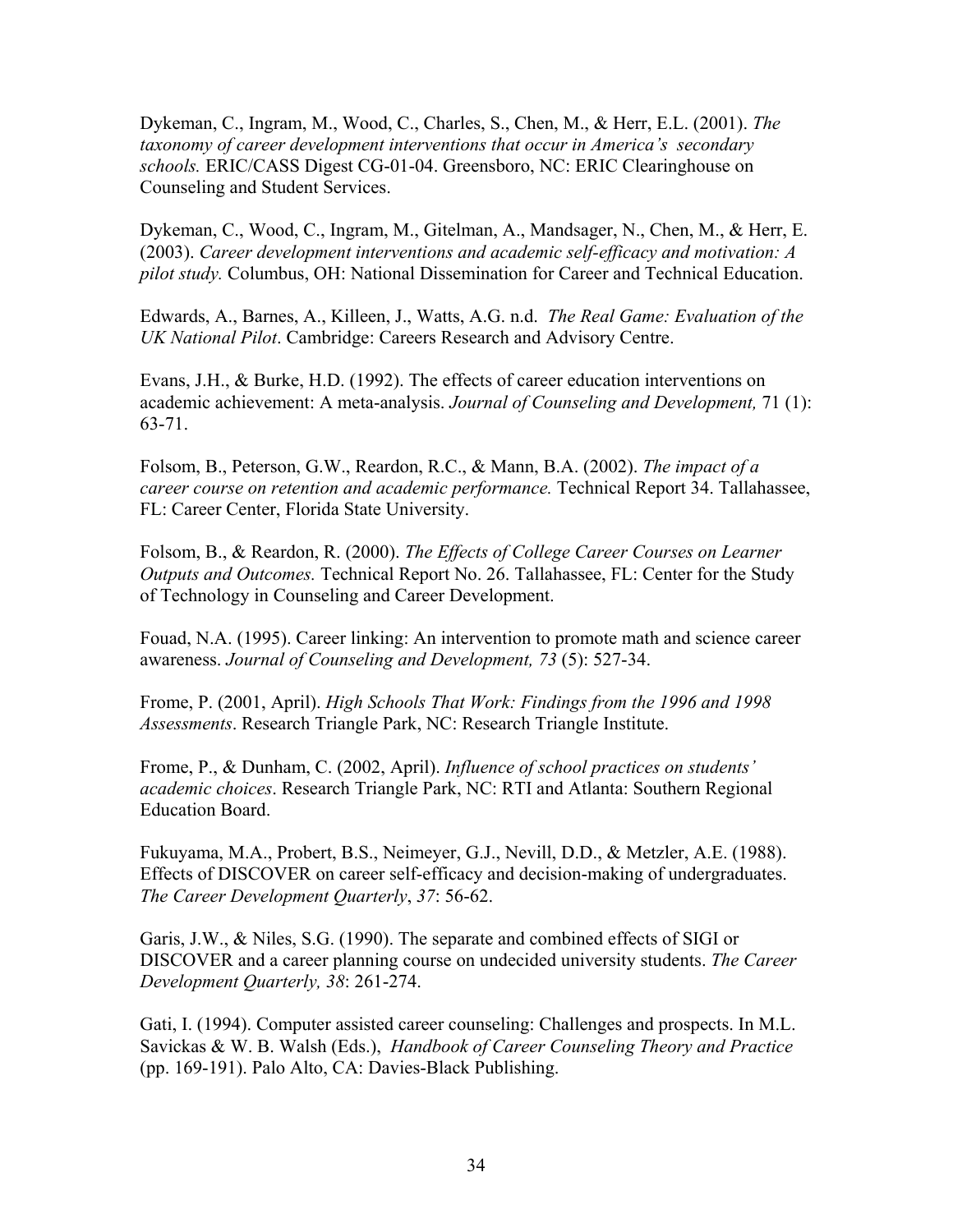Gerler, E.R. (1985). Elementary school counseling research and the classroom learning environment. *Elementary School Guidance and Counseling, 20:* 39-48.

Gillie, S., & Isenhour, M.G. (2003). *The educational, social, and economic value of informed and considered career decisions*. Alexandria, VA: America's Career Resource Network Association.

Glaize, D.L, & Myrick, R.D. (1984). Interpersonal groups or computers? A study of career maturity and career decidedness. *The Vocational Guidance Quarterly, 32:* 168- 176.

Griffith, J., & Wade, J. (2002). The relation of high school career- and work-oriented education to postsecondary employment and college performance: A six-year longitudinal study of public high school graduates. *Journal of Vocational Education Research, 26* (3): 328-365.

Gysbers, N. (1997). A model comprehensive guidance program. In N. Gysbers & P. Henderson (Eds.), *Comprehensive Guidance Programs that Work II* (pp. 1-24). Greensboro, NC: ERIC Clearinghouse on Counseling and Student Services.

Gysbers, N., & Henderson, P. (1997). *Comprehensive guidance programs that work II.* Greensboro, NC: ERIC Clearinghouse on Counseling and Student Services.

Gysbers, N.C., & Henderson, P. (1994). *Developing and managing your school guidance program* (2<sup>nd</sup> ed.). Alexandria, VA: American Counseling Association.

Hardesty, P.H. (1991). Undergraduate career courses for credit: A review and metaanalysis. *Journal of College Student Development, 32*: 184-185.

Hartung, P.J., and Blustein, D.L. (2002). Reason, intuition, and social justice: Elaborating on Parsons' career decision-making model. *Journal of Counseling and Development, 80*   $(1): 41-47.$ 

Herr, E.L. n.d. *Research in career counseling.* ERIC/CASS capsule. Internet: www.ericcass.uncg.edu/reseearch/herr.html [Accessed: 14 October, 2003].

Hershey, A.M., Silverberg, M.K., Haimson, J., Hudis, P., & Jackson, R. (1999). *Expanding options for students: Report to Congress on the national evaluation of schoolto-work implementation*. Princeton, NJ: Mathematica Policy Research.

Hughes, K.L., Bailey, T. R., & Mechur, M.J. (2001). *School-to-work: Making a difference in education*. New York: Institute on Education and the Economy, Teachers College, Columbia University.

Johnson, D.C., & Smouse, A.D. (1993). Assessing a career-planning course: A multidimensional approach. *Journal of College Student Development, 34*: 145-147.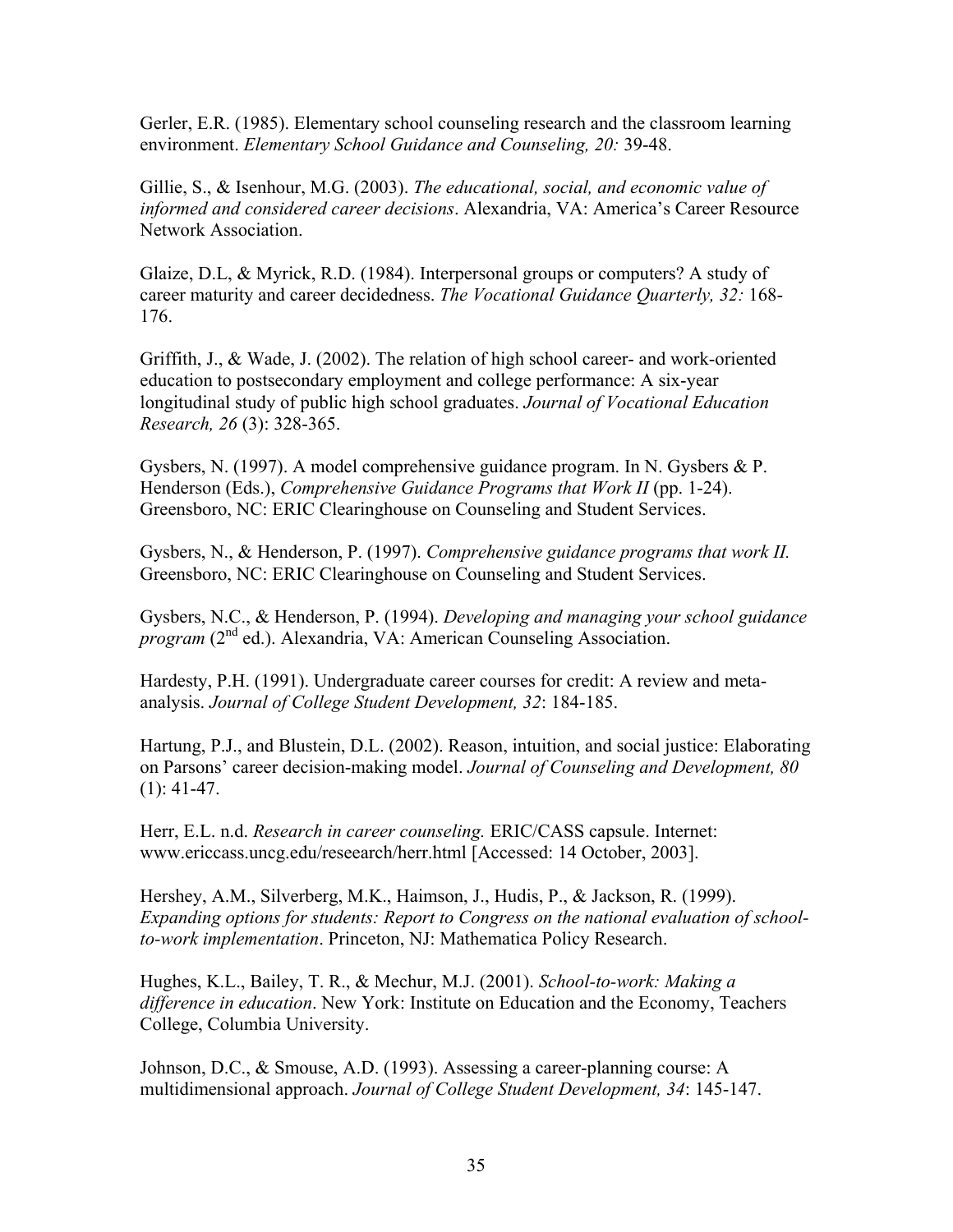Jones, L.K., Sheffield, D., & Joyner, B. (2000). Comparing the effects of the Career Key with Self-directed Search and Job-OE among eighth grade students. *Professional School Counseling, 3*(4): 238-247.

Kaufman, P., Bradby, D., & Teitelbaum, P. (2000, February). *High Schools That Work and whole school reform: Raising academic achievement of vocational completers through the reform of school practice*. Berkeley, CA: National Center for Research in Vocational Education.

Kerr, B.,  $\&$  Erb, C. (1991). Career counseling with academically talented students: Effects of a value-based intervention. *Journal of Counseling Psychology, 38*(3): 309-314.

Kerr, B.A., & Ghrist-Priebe, S.L. (1988). Intervention for multipotentiality: Effects of a career counseling laboratory for gifted high school students. *Journal of Counseling and Development, 66*: 366-369.

Killeen, J., Edwards, A., Barnes, A., Watts, A.G. (1999). *Evaluating the UK national pilot of The Real Game: Technical report on the quantitative analysis of learning outcomes.* NICEC Project Report. Cambridge: Careers Research and Advisory Centre.

Knauth, S., & Makris, E. (2000). Guiding students into the future: Three schools of thought. In M. Csikszentmihalyi & B. Schneider (Eds.), *Becoming adult: How teenagers prepare for the world of work* (pp. 167-98). NY: Basic Books.

Kraus, L.J., and Hughey, K.F. (1999). The impact of an intervention on career decisionmaking self-efficacy and career indecision. *Professional School Counseling, 2*(5): 384- 390.

Krumboltz, J.D., & Kolpin, T.G. (2003). Guidance and counseling, school. In J.W. Guthrie (Ed.), *Encyclopedia of Education, Second Edition* (pp. 975-980). New York: Macmillan Reference, Thomson & Gale.

Kush, K., & Cochran, L. (1993). Enhancing a sense of agency through career planning. *Journal of Counseling Psychology, 30*(4): 434-439.

Lapan, R.T., Gysbers, N.C., Hughey, K., & Arni, T.J. (1993). Evaluating a guidance and language arts unit for high school juniors. *Journal of Counseling & Development, 71* (4): 444-451.

Lapan, R.T., Gysbers, N.C., & Petroski, G.F. (2001). Helping seventh graders be safe and successful: A statewide study of the impact of comprehensive guidance and counseling programs. *Journal of Counseling & Development, 79* (3): 320-330.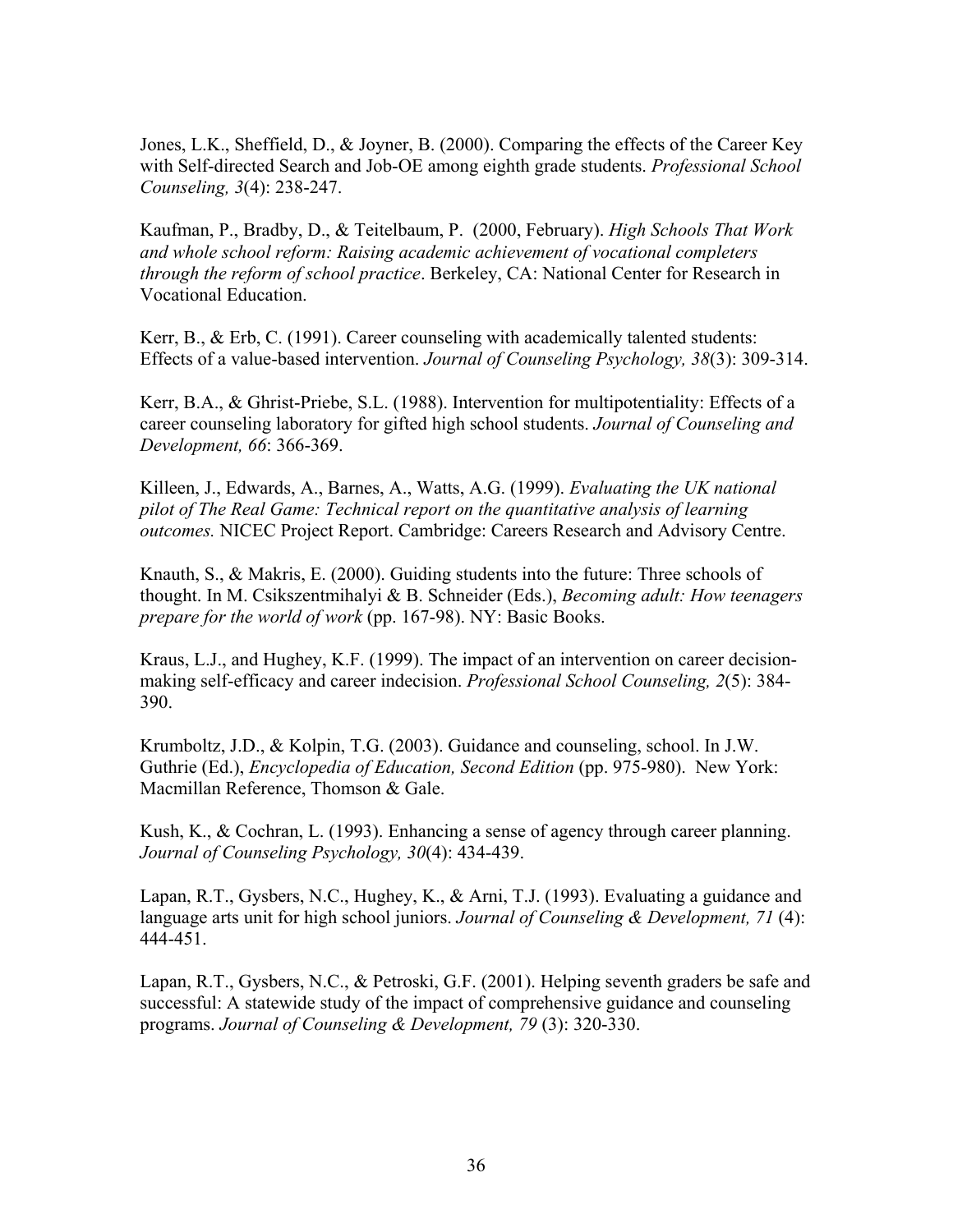Lapan, R.T., Gysbers, N.C., & Sun, Y. (1997). The impact of more fully implemented guidance programs on the school experiences of high school students: A statewide evaluation study. *Journal of Counseling & Development, 75* (4): 292-302.

Lapan, R.T., & Kosciulek, J.F. (2001). Toward a community career system program evaluation framework. *Journal of Counseling & Development, 79* (1): 3-15.

Lazerson, M., & Grubb, W.N., Eds. (1974). *American education and vocationalism*. New York: Teachers College Press.

Lee, R.S. 1993. Effects of classroom guidance on student achievement. *Elementary School Guidance and Counseling, 27*: 163-171.

Lent, R.W., Larkin, K.C., & Hasegawa, C.S. (1986). Effects of a 'focused interest' career course approach for college students. *The Vocational Guidance Quarterly, 34* (3): 151- 159.

Lougehead, T.A., & Liu, S. (1995). Career development for at-risk youth: A program evaluation. *Career Development Quarterly, 43* (3): 24-34.

Luzzo, D.A., & Pierce, G. (1996). Effects of DISCOVER on the career maturity of middle school students. *The Career Development Quarterly, 45* (2): 170-172.

Luzzo, D.A., & Taylor, M. (1995). Comparing the effectiveness of two self-administered career exploration systems. *Journal of Career Assessment, 3* (1): 35-43.

Maddy-Bernstein, C. (2000). Career development issues affecting secondary schools. The Highlight Zone: Research @ Work No. 1. Columbus, OH: National Dissemination Center for Career and Technical Education.

Mau, W., & Bikos, L.H. (2000). Educational and vocational aspirations of minority and female students: A longitudinal study. *Journal of Counseling and Development, 78*: 186- 194.

McAuliffe, G.J., & Frederickson, R. (1990). The effects of program length and participant characteristics on group career-counseling outcomes. *Journal of Employment Counseling, 27*: 19-22.

McWhirter, E.H., Rasheed, S., & Crothers, M. (2000). The effects of high school career education on social-cognitive variables. *Journal of Counseling Psychology, 47* (3): 330- 341.

Meier, S.T. (1991). Vocational behavior, 1988-1990: Vocational choice, decisionmaking, career development interventions, and assessment. *Journal of Vocational Behavior, 39*: 131-181.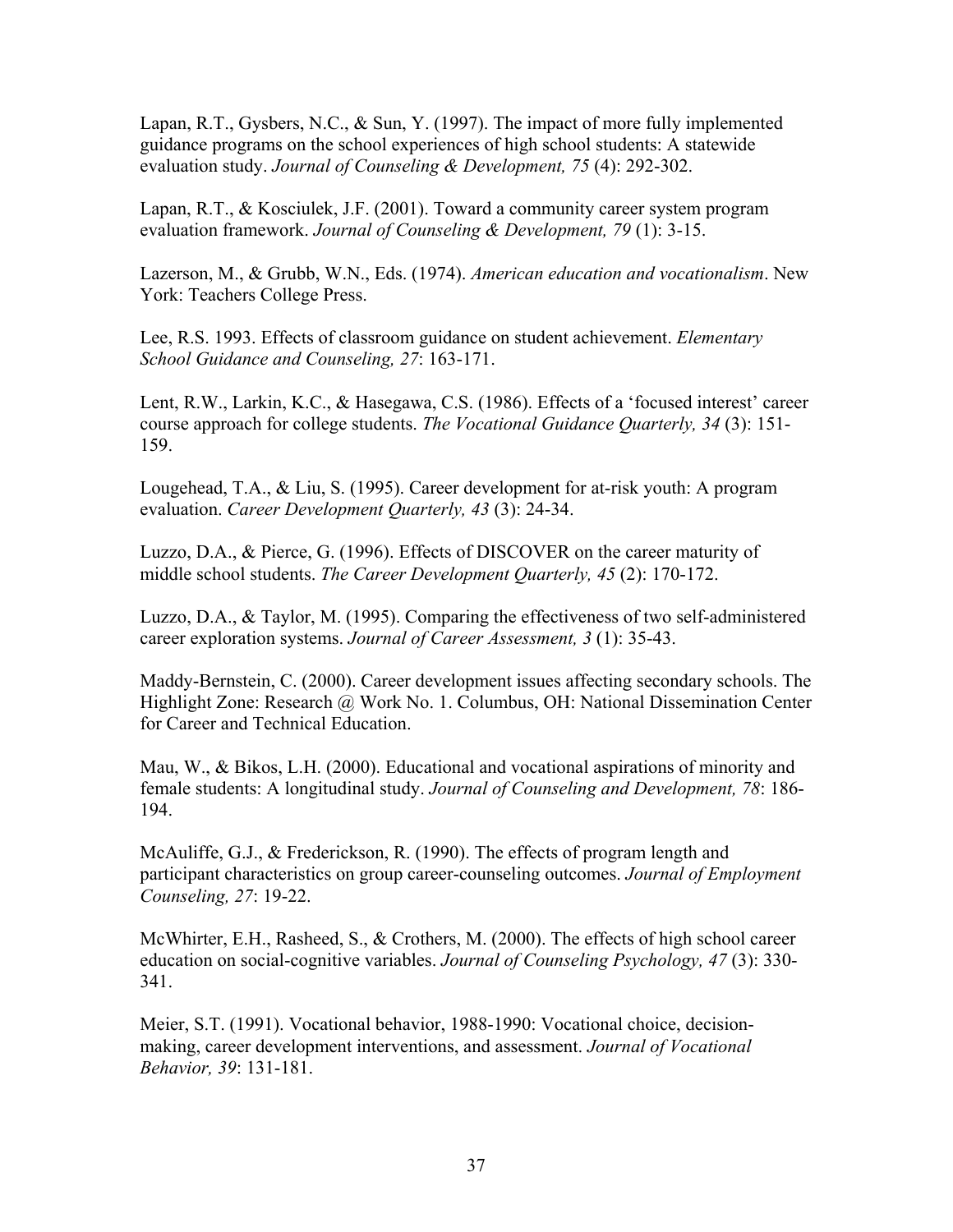Moreno Valley Unified School District (2002). *Sample of results from the secondary school counseling program 2001-2002.* Unpublished document.

National Center for Education Statistics (NCES) (2001). The Condition of Education 2001. Washington, DC: U.S. Department of Education.

Neimeyer, G.J., & Ebben, R. (1985). The effects of vocational interventions on the complexity and positivity of occupational judgments. *Journal of Vocational Behavior, 2:*  87-97.

Nelson, D.E., & Gardner, J.L. (1998). *The implementation and impact of the comprehensive guidance program on Utah public schools*. Salt Lake City, UT: Institute for Behavioral Research in Creativity.

Nelson, D.E., Gardner, J.L., & Fox, D.G. (1998). *Contrasts between students in high implementation and low implementation high schools in the Utah comprehensive guidance program*. Salt Lake City, UT: Institute for Behavioral Research in Creativity.

O'Hara, M. (2000). *The effects of a two-semester career exploration intervention class on the career development inventory scores of high school seniors.* La Verne, CA: Author. Internet: http://icdl.uncg.edu/ft/080101-02.html [Accessed 8/21/2003].

Oliver, L.W., & Spokane, A.R. (1988). Career-intervention outcomes: What contributes to client gain? *Journal of Counseling Psychology, 35* (4)*,* 447-462.

Osborn, D.S. (2002). *Using the Self-Directed Search Career Explorer with middle school students: The practicality of Holland's RIASEC theory.* Paper presented at the Careers across American Conference, Chicago, July 7-10.

Parsad, B., Alexander, D. , Farris, E., & Hudson, L. (2003). *High school guidance counseling*. (NCES 2003-015). Washington, D.C.: U.S. Department of Education, National Center for Education Statistics.

Peterson, G.W., Long, K.L., & Billups, A. (1999). The effect of three career interventions on educational choices of eighth grade students. *Professional School Counseling, 3*(1): 34-42.

Phillips, S.D. & Pazienza, N.J. (1988). History and theory of the assessment of career development and decision making. In W.B. Walsh & S.H. Osipow (Eds.), *Career Decision Making* (pp.1-31). Hillsdale, NJ: Lawrence Erlbaum Associates.

Pinder, F.A., & Fitzgerald, P.W. (1984). The effectiveness of a computerized guidance system in promoting career decision making. *Journal of Vocational Behavior, 24*: 123- 131.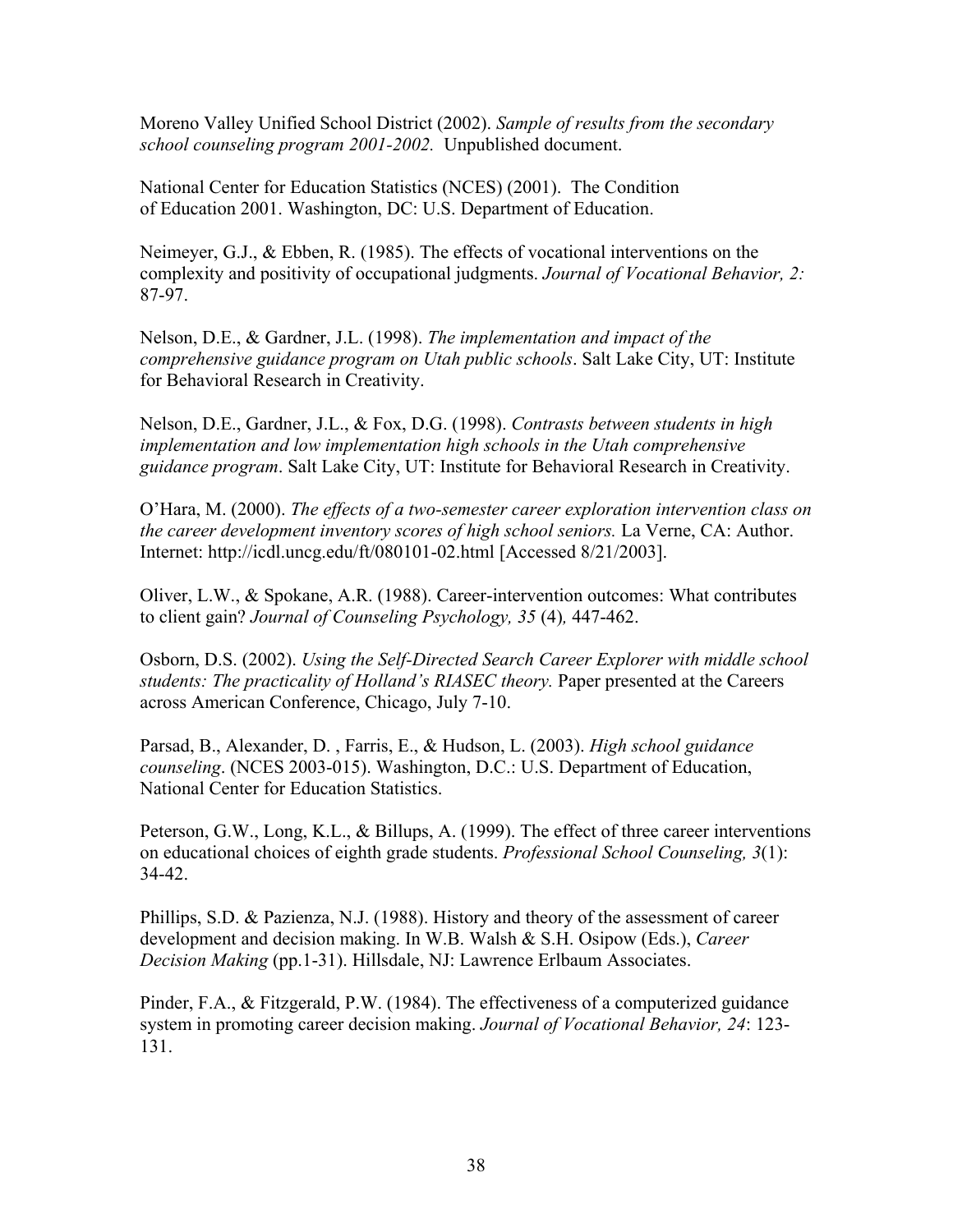Remer, P., O'Neill, C.D., & Gohs, D.E. (1984). Multiple outcome evaluation of a lifecareer development course. *Journal of Counseling Psychology, 31* (4): 532-540.

Savickas, M. (1990). The career decision-making course: Description and field test. *The Career Development Quarterly, 38* (3): 275-284.

Savickas, M. (1999). The transition from school to work: A development perspective. *The Career Development Quarterly, 47* (4): 326-336.

(SCANS). Secretary's Commission on Achieving Necessary Skills. (1991). *What work requires of schools: A SCANS report for America 2000*. U.S. Department of Labor. Washington, DC: U.S. Government Printing Office.

Schneider, B., & Stevenson, D. (1999). *The ambitious generation: America's teenagers, motivated but directionless*. New Haven: Yale University Press.

Sherry, P., & Staley, K. (1984). Career exploration groups: An outcome study. *Journal of College Student Personnel 25*: 155-159.

Solberg, V.S., Gusavac, T.H., & Felch, J. (1998). The adaptive success identity plan (ASIP): A career intervention for college students. *The Career Development Quarterly, 47* (1): 48-94.

Solberg, V.S., Howard, K.A., Blustein, D.L., & Close, W. (2002). Career development in the schools: Connecting school-to-work-to-life. *The Counseling Psychologist, 30* (5): 705-725.

South Carolina Occupational Information System (2002). *South Carolina Occupational Information Coordinating Committee 2000-2002 Report.* Columbia, SC: Author.

Southern Regional Education Board. n.d. High Schools That Work: An evidence-based design for improving the nation's schools and raising student achievement. Atlanta: Author.

Spokane, A.R., & Oliver, L.W. (1983). Outcomes of vocational intervention. In S.H. Osipow & W.B. Walsh (Eds.), *Handbook of Vocational Psychology* (pp. 99-136)*.* New York: Russell Sage Foundation.

St. Clair, K. (1989). Middle school counseling research: A resource for school counselors. *Elementary School Guidance and Counseling, 23*: 219-226.

St. John-Brooks, C. (1996). Educational and career guidance: What works. *OECD Observer, 202*: 37-40.

Super, D.E. (1953). A theory of vocational development. *American Psychologist, 8*: 185- 190.